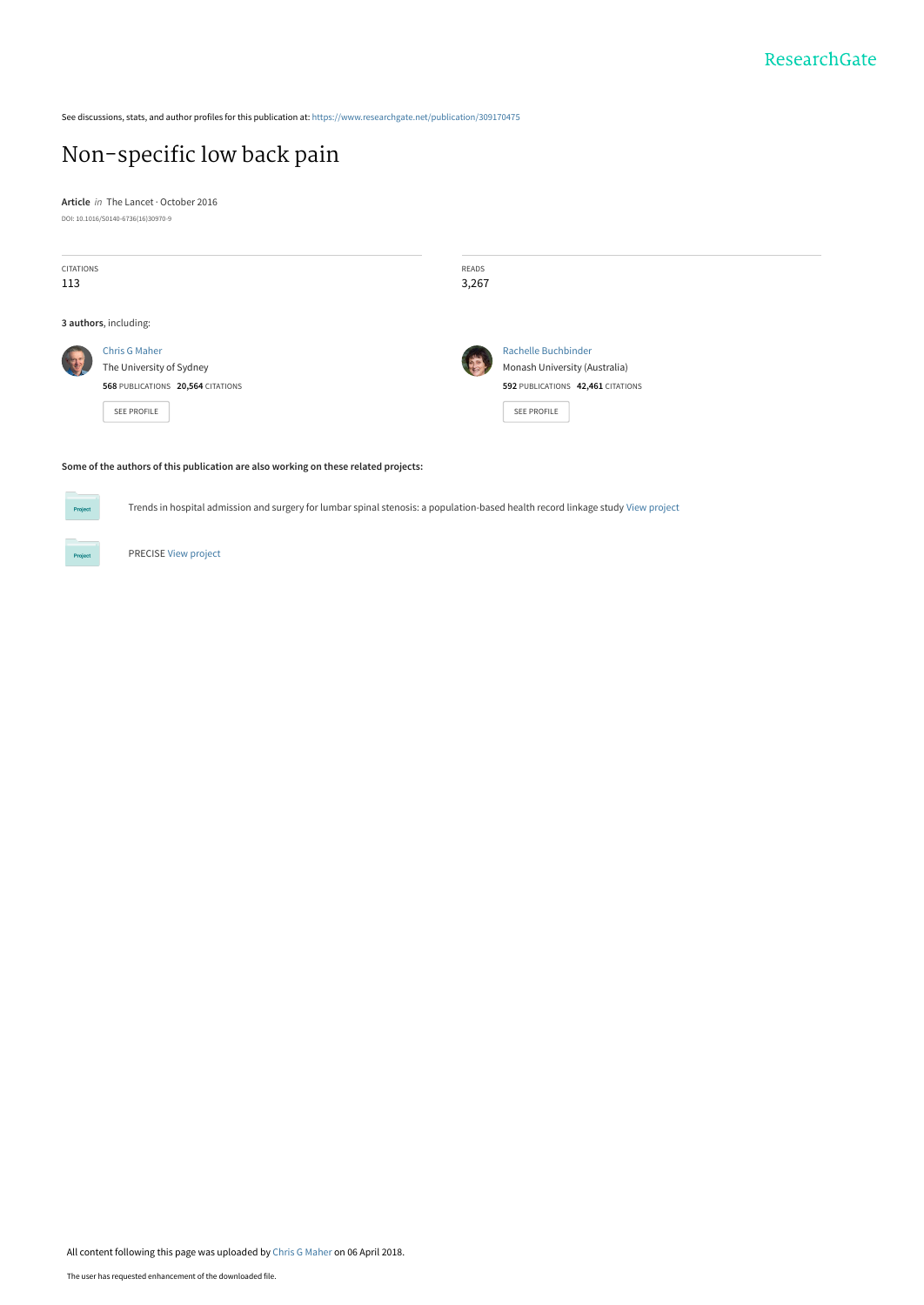# **Non-specific low back pain**

#### *Chris Maher, Martin Underwood, Rachelle Buchbinder*

Non-specific low back pain affects people of all ages and is a leading contributor to disease burden worldwide. **Management guidelines endorse triage to identify the rare cases of low back pain that are caused by medically serious**  pathology, and so require diagnostic work-up or specialist referral, or both. Because non-specific low back pain does **not have a known pathoanatomical cause, treatment focuses on reducing pain and its consequences. Management consists of education and reassurance, analgesic medicines, non-pharmacological therapies, and timely review. The clinical course of low back pain is often favourable, thus many patients require little if any formal medical care. Two treatment strategies are currently used, a stepped approach beginning with more simple care that is progressed if the patient does not respond, and the use of simple risk prediction methods to individualise the amount and type of care provided. The overuse of imaging, opioids, and surgery remains a widespread problem.**

#### **Introduction**

Low back pain is a symptom rather than a disease. Like other symptoms, such as headache and dizziness, it can have many causes. The most common form of low back pain is non-specific low back pain. This term is used when the pathoanatomical cause of the pain cannot be determined.

#### **Epidemiology, risk factors, and costs**

In a 2008 review of the worldwide prevalence of low back pain, which included 165 studies from 54 countries, the mean point prevalence was estimated to be 18·3%, and 1-month prevalence  $30.8\%$ .<sup>1</sup> Low back pain was more common in female than male individuals and in those aged 40–69 years than in other age groups. Prevalence was greater in high-income countries (median 30·3%  $[IQR \t16.9-46.6]$  than middle-income  $(21.4\%)$ [10·6–38·6]) or low-income (18·2% [0·8–21·7]) countries, but there was no difference in prevalence between rural and urban areas. The study reported a positive correlation between a country's human development index and overall mean prevalence of low back pain (*r*=0·088;  $p < 0.001$ ).

Low back pain is the leading cause of years lived with disability in both developed and developing countries, and sixth in terms of overall disease burden (disabilityadjusted life-years).<sup>2,3</sup> Many people with low back pain do not seek care; a review of ten population-based studies (13 486 people) reported a pooled prevalence of careseeking of 58% (95% CI 32–83).<sup>4</sup> Care-seeking is more common in women, and in individuals with previous low back pain, poor general health, and with more disabling or more painful episodes.<sup>4</sup>

The long-held belief that childhood low back pain is rare has been dispelled during the past decade. A study of 402 406 adolescents from 28 countries found that 37·0% (95% CI 36·8–37·1) reported low back pain monthly or more frequently.5 Low back pain was slightly more common in girls than boys (38·9% *vs* 35·0%). Prevalence increased with age, ranging from 27·4% (95% CI 27·2–27·7) in 11-year-olds, to 37·0% (36·7–37·2) in 13-year-olds, to  $46.7\%$   $(46.5-47.0)$  in 15-year-olds. Across the 28 countries, prevalence ranged from around

28% (Poland, Lithuania, and Russia) to 51% (Czech Republic). Low back pain in childhood predicts low back pain in adult life. A study of 10 000 Danish twins reported that those who had low back pain in adolescence were twice as likely to have it as adults (odds ratio [OR] 2·0 [95% CI 1·7-2·4]).<sup>6</sup>

We analysed data regarding risk factors for developing low back pain that were derived from systematic reviews of cohort studies. A review of lifting at work identified that both the weight of the load (OR 1·11 [95% CI 1·05–1·18] per 10 kg lifted) and the number of lifts (OR  $1.09$  [ $1.03-1.15$ ] per ten lifts per day) increased risk.<sup>7</sup> In terms of lifestyle factors, smoking (OR 1·30  $[1.16-1.45]$ , obesity (OR  $1.53$   $[1.22-1.92]$ ), and depressive symptoms  $(OR \t1.59 \t[1.26-2.01])^{10}$  all increased the risk of developing low back pain. These risk factors increased the odds of back pain by only a modest amount.

Comparison of estimates of the total, direct (health care), and indirect (lost production and lost household productivity) costs of low back pain between different countries is difficult. Even studies estimating costs for the same country and year come to widely different estimates—for example, two estimates of the indirect costs in the USA for 1996 were US\$18·5 billion and US\$28.2 billion.<sup>11</sup> Low back pain is a major contributor to health-care costs; typically, indirect costs are much higher than direct costs. An Australian estimate of the total cost in 2001 was AUS\$9 billion, with only

#### **Search strategy and selection criteria**

We searched the Cochrane Library and PubMed for reports published in English from database inception until Feb 13, 2016, with the term "low back pain" and each heading in our Seminar (eq, "differential diagnosis"). Additionally, we identified current clinical guidelines, searched our existing records for relevant publications, and examined the reference lists of studies retrieved by the searches. We gave particular emphasis to clinical guidelines and systematic reviews over primary studies. Radicular pain (sciatica) is not discussed in this Seminar.



Published **Online** October 10, 2016 http://dx.doi.org/10.1016/ S0140-6736(16)30970-9

**Musculoskeletal Division, The George Institute for Global Health, Sydney Medical School, University of Sydney, Camperdown, NSW, Australia** (Prof C Maher PhD)**; Warwick Clinical Trials Unit, Warwick Medical School, University of Warwick, Coventry, UK** (Prof M Underwood MD)**; and Monash Department of Clinical Epidemiology, Cabrini Hospital, and Department of Epidemiology and Preventive Medicine, School of Public Health and Preventive Medicine, Monash University, Melbourne, VIC, Australia** (Prof R Buchbinder PhD)

Correspondence to: Prof Chris Maher, Musculoskeletal Division, The George Institute for Global Health, Sydney Medical School, University of Sydney, PO Box M201, Missenden Road, NSW 2050, Australia **cmaher@georgeinstitute. org.au**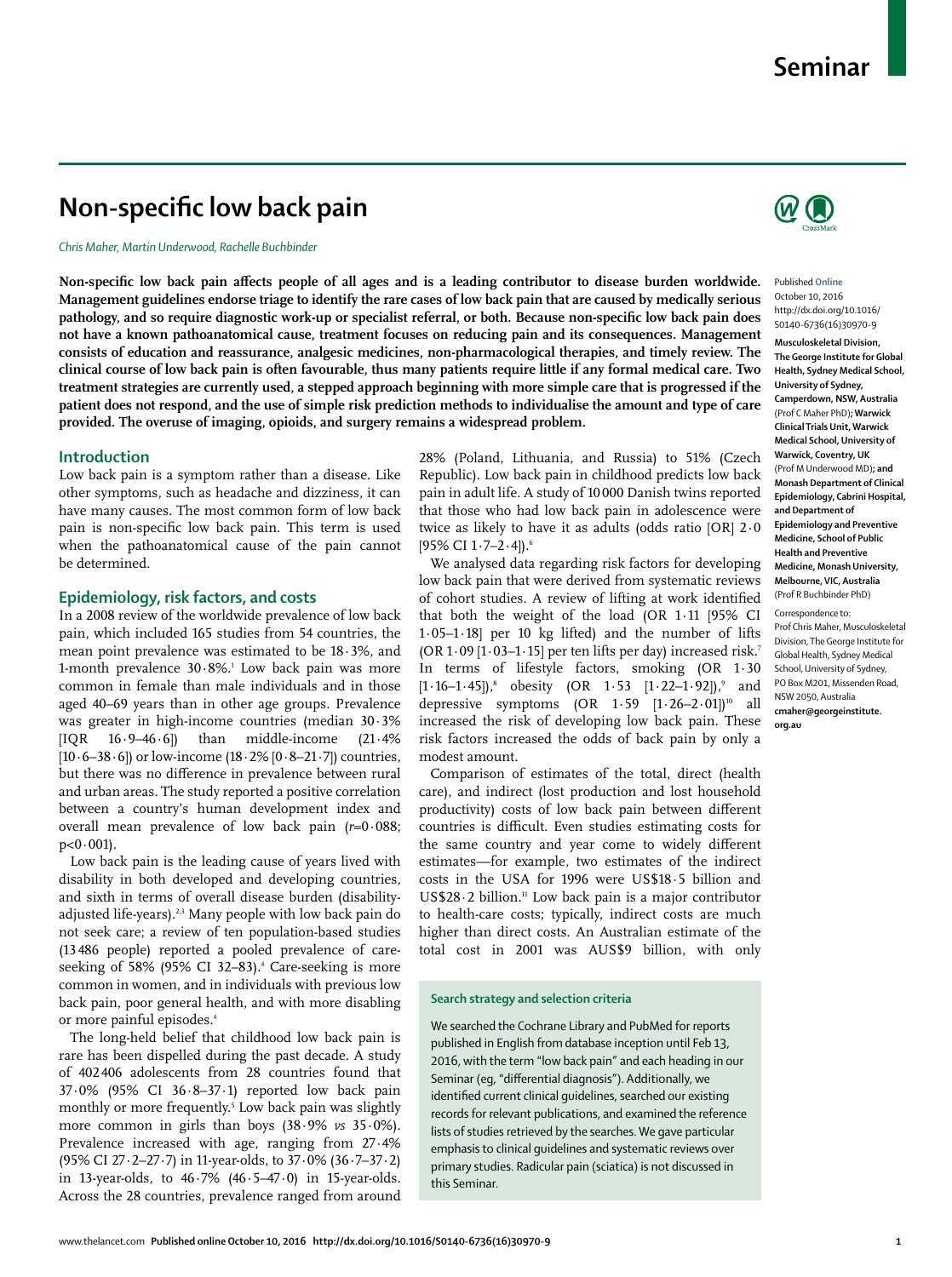AUS\$1 billion of this amount accounted for by direct health-care costs.<sup>12</sup>

For the individual, low back pain can have profound economic effects. People with the disorder accumulate less wealth than those without the problem.<sup>13</sup> This effect increases with the addition of comorbidities.13 Low back pain is the leading chronic health problem forcing older workers to retire prematurely, and forcing more people out of the workplace than heart disease, diabetes, hypertension, neoplasm, respiratory disease, and asthma combined.14 Older people who retire early because of low back pain have substantially less total wealth and incomeproducing assets—about 87% less than those who remain in full-time employment.<sup>15</sup>

Several systematic syntheses of qualitative research describe the experience of living with low back pain. Froud and colleagues<sup>16</sup> (42 studies) suggest that patients' main concerns are the need to seek diagnosis, treatment, and cure as well as reassurance of the absence of pathological abnormality; concerns about regaining previous levels of health, physical and emotional stability, and engaging in meaningful activities; meeting social expectations and obligations; and wanting to be believed and have their experiences validated. MacNeela and coworkers<sup>17</sup> (38 studies) identified four themes: the undermining influence of pain, its disempowering impact, unsatisfying relationships with health-care professionals, and learning to live with the pain. Bunzli and colleagues $18$  (18 studies) conceptualised the experience of low back pain as "suspended wellness", "suspended self", and "suspended future". Snelgrove and colleagues<sup>19</sup> (28 studies) identified the effect on oneself, relationships with others (family and friends, health professionals, and organisation of care), and coping strategies as important themes.

#### **Clinical presentation, signs, and symptoms**

In a study of 1172 consecutive patients with acute low back pain attending Australian primary care (family doctor, physiotherapist, or chiropractor), most (76%) reported having a previous episode.<sup>20</sup> Most patients had moderate to very severe pain intensity (80%) that caused moderate to extreme interference with daily function (76%). Patients reported problems being able to cope with their pain and were worried about the risk of persistence. A third (36%) were already taking medication for the disorder. Although most patients were working before the episode (76%), claims for compensation were uncommon (14%).

Acute low back pain can be triggered by physical factors (eg, lifting awkwardly) or psychosocial factors (eg, being fatigued or tired), or by a combination of the two (eg, being distracted while lifting).<sup>21</sup> However, about a third of patients with an acute episode cannot recall a trigger.<sup>22</sup> New episodes are more likely to begin early in the morning.<sup>21</sup> The weather does not affect low back pain, neither increasing the risk of a new episode<sup>23</sup> nor worsening established episodes.<sup>24</sup> Findings from a US study of 1·82 million emergency department presentations for low back pain showed that 81% of episodes began at home, with lifting the most commonly cited cause.25 Ethnic origin strongly determined incidence (presentations per 1000 person-years: 2·10 in Native Americans, 1·38 in African-Americans, 1·23 in white people, 0·40 in Hispanic people, and 0·20 in east Asians). The peak incidence rates were for people in their late 20s and those in their late 90s. By contrast, in Scottish general practice, consultations are much more common in middle age than early adulthood, with a further slight increase in old age  $(\geq 75 \text{ years})$ .<sup>26</sup> At all ages, female individuals consult more frequently than male individuals. Older people have greater physical disability as a consequence of their low back pain than have younger people.<sup>27</sup>

#### **Diff erential diagnosis**

Low back pain is a symptom that accompanies several diseases. The diagnosis of non-specific low back pain implies no known pathoanatomical cause. Triage aims to exclude those cases in which the pain arises from either problems beyond the lumbar spine (eg, leaking aortic aneurysm); specific disorders affecting the lumbar spine (eg, epidural abscess, compression fracture, spondyloarthropathy, malignancy, cauda equina syndrome); or radicular pain, radiculopathy, or spinal canal stenosis. Remaining cases are non-specific low back pain. Several lumbar structures are plausible sources of pain (eg, the intervertebral disc, the facet joints), but clinical tests do not reliably attribute the pain to those structures.<sup>28</sup>

Most low back pain is non-specific (commonly cited as 90%).<sup>29</sup> Deyo and Weinstein<sup>30</sup> estimated that of patients with low back pain in primary care, about 4% would have a compression fracture, 3% would have spinal stenosis, 2% would have visceral disease, 0·7% a tumour or metastasis, and 0·01% an infection. In the previously mentioned Australian study (1172 patients with acute low back pain in primary care), fewer than 1% of patients had specific causes for their pain.<sup>31</sup> Only 11 cases of serious disease were identified: eight patients with osteoporotic fractures, two with inflammatory arthritis, and one with cauda equina syndrome. A Dutch primary care study of 669 people (aged >55 years) with back pain identified 33 cases of fracture and four cases of spinal malignancy.<sup>32</sup> Once osteoporotic fractures, which largely affect older people, are excluded, specific causes of low back pain are very uncommon in primary care, but are more common in secondary and tertiary settings. In a Cochrane diagnostic review (14 studies), the median prevalence of fracture in patients presenting with low back pain was  $3.6\%$  in primary care and  $6.5\%$ in secondary and tertiary care.<sup>33</sup>

Red flags (eg, night pain, unexplained weight loss) have been promoted to identify patients who require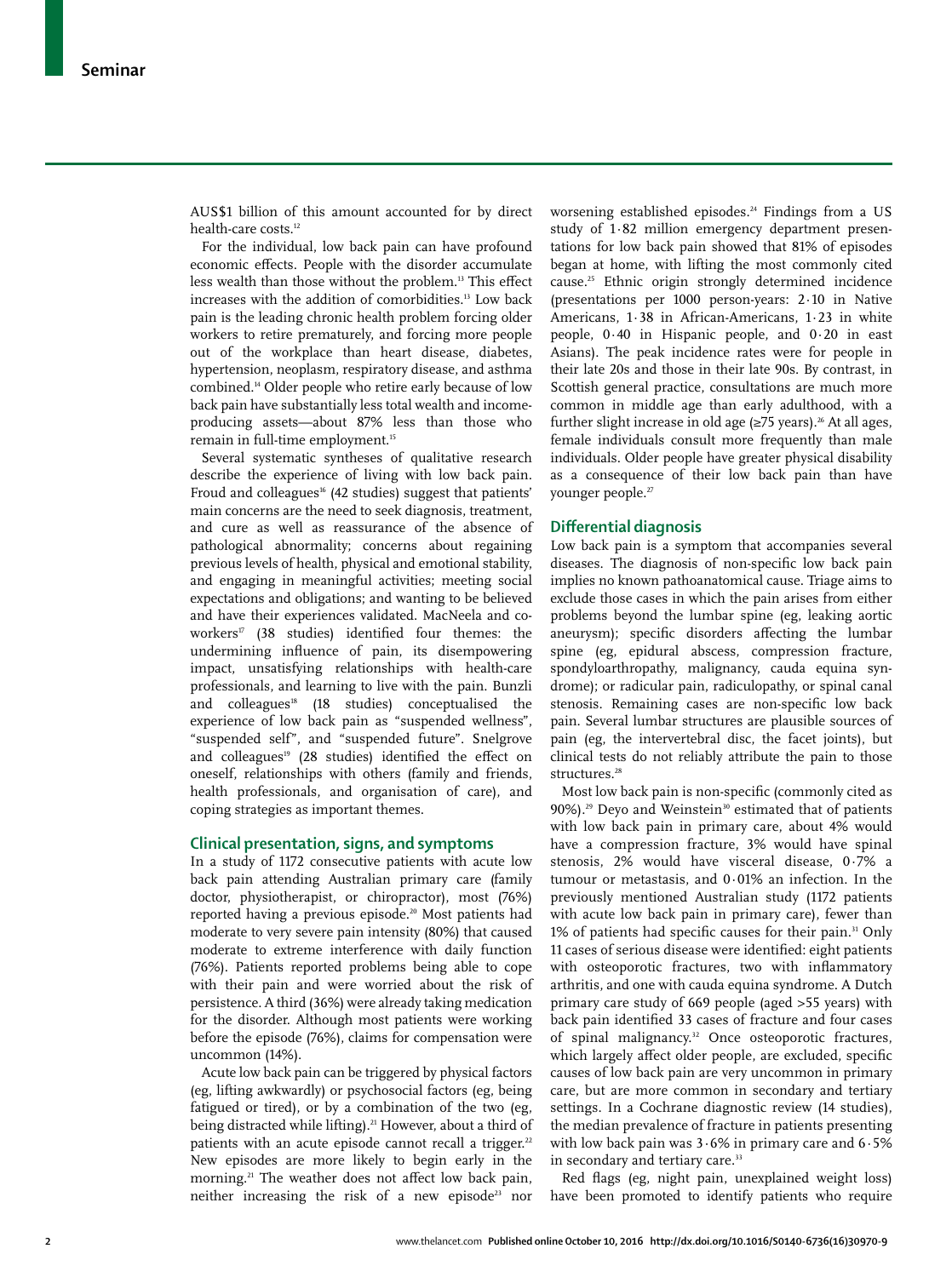further diagnostic work-up for serious disorders. There are many possible red flags. Although these are worthy of elicitation as part of the clinical assessment, taken alone few have useful diagnostic accuracy. A Cochrane review concluded that only one of 24 red flags for malignancy had acceptable diagnostic accuracy.<sup>34</sup> The problems with false positives are well illustrated in an Australian study, in which 80% of patients with acute low back pain had at least one red flag present, yet fewer than 1% had a medically serious disease.31 Part of the problem is considering a single clinical feature in isolation. A more useful approach is to rely on a combination of clinical features to identify individuals who require further diagnostic work-up.<sup>35</sup>

## **Diagnostic investigations**

Diagnostic investigations have no role in the management of non-specific low back pain. Although diagnoses based on lumbar structures (discogenic low back pain, facet joint pain, sacroiliac joint pain) remain popular in some settings, the available clinical tests for these conditions have insufficient accuracy.<sup>28</sup>

Diagnostic investigations have a role when the clinician suspects a specific disease process that would be managed differently from non-specific low back pain. The threshold for triggering investigations should reflect both the consequence of missing or delaying the diagnosis and the clinician's assessment of the likelihood of a more serious disease being present. The American College of Physicians' guideline for diagnostic imaging suggests immediate imaging when there are major risk

factors for cancer, risk factors for spinal infection or cauda equina syndrome, or severe neurological deficits.<sup>36</sup> By contrast, these guidelines advise deferral of imaging pending a trial of therapy when there are weaker risk factors for cancer or risk factors for spondyloarthritis, vertebral compression fracture, radiculopathy, or spinal stenosis (table 1).

Findings from a systematic review (12 studies) did not show consistent associations between MRI findings and future episodes of low back pain.<sup>46</sup> Although guidelines discourage routine imaging for non-specific low back pain, $47$  this approach remains common. In Australian $48$ and US primary care,<sup>49</sup> about a quarter of patients presenting with a new episode of low back pain undergo imaging. In a US emergency department setting, a third of patients received imaging,<sup>50</sup> compared with more than a half of patients in an Italian emergency department.<sup>51</sup> Attempts to establish what proportion of imaging procedures were not indicated range from 54% for a US health insurer,<sup>52</sup> to 47% at four Iranian radiology clinics,<sup>53</sup> to 31% in the US Veterans Health Administration.<sup>54</sup> Both patients'55,56 and clinicians'57,58 erroneous beliefs that imaging is essential in the management of low back pain are potential drivers of unnecessary imaging.

Indiscriminate imaging is costly (and time-consuming), can cause unnecessary exposure to radiation, and might be harmful. A systematic review<sup>39</sup> of six randomised controlled trials established that imaging does not improve clinical outcomes. Observational studies have linked liberal imaging with greater work absence, and greater use of other health services including injections

|                                                                                                                                                                                                                                                                                                                                                                | Alerting clinical features                                                                                                                                                                                                                                                                                                                                                                                                                                                                                                                                                                                                                                                                                                                                                           | Initial diagnostic work-up                                                                                                                                                                                                 |  |  |  |  |
|----------------------------------------------------------------------------------------------------------------------------------------------------------------------------------------------------------------------------------------------------------------------------------------------------------------------------------------------------------------|--------------------------------------------------------------------------------------------------------------------------------------------------------------------------------------------------------------------------------------------------------------------------------------------------------------------------------------------------------------------------------------------------------------------------------------------------------------------------------------------------------------------------------------------------------------------------------------------------------------------------------------------------------------------------------------------------------------------------------------------------------------------------------------|----------------------------------------------------------------------------------------------------------------------------------------------------------------------------------------------------------------------------|--|--|--|--|
| Cancer                                                                                                                                                                                                                                                                                                                                                         | NICE quidance advises investigation for myeloma in people aged 60 years or older with persistent bone pain (particularly<br>back pain) or unexplained fracture and investigation for pancreatic cancer in people aged 60 years or older with back pain<br>and weight loss. <sup>41</sup> The most common causes of bony metastases are breast, lung, and prostate cancer. Together, these<br>cancers account for 68% of bony metastases, <sup>42</sup> including spine. Other tumours, including renal and gastric cancer, can also<br>metastasise to the spine and spinal metastases can be the first presentation of cancer. We were unable to find good<br>epidemiological data for the incidence of new-onset spinal metastases after apparently successful treatment for cancer | For strong suspicion of cancer: FBC, ESR, CRP; MRI <sup>43</sup><br>For lower suspicion of cancer defer work-up until a trial of<br>therapy has been completed                                                             |  |  |  |  |
| Vertebral infection                                                                                                                                                                                                                                                                                                                                            | New onset of low back pain with fever and history of intravenous drug use or recent infection, immunosuppression,<br>recent spinal procedure or fever/chills in addition to pain with rest or at night. Consider spinal tuberculosis in endemic<br>areas or in migrants from these areas                                                                                                                                                                                                                                                                                                                                                                                                                                                                                             | FBC, ESR, CRP; MRI43<br>Urgent referral for specialist care                                                                                                                                                                |  |  |  |  |
| Cauda equina<br>syndrome                                                                                                                                                                                                                                                                                                                                       | New bowel or bladder dysfunction, saddle anaesthesia, persistent or increasing lower motor neuron weakness                                                                                                                                                                                                                                                                                                                                                                                                                                                                                                                                                                                                                                                                           | MRI and CT<br>Urgent referral to spine surgeon                                                                                                                                                                             |  |  |  |  |
| Vertebral<br>compression fracture                                                                                                                                                                                                                                                                                                                              | History of osteoporosis, use of glucocorticoids, significant trauma, or older age (>65 years for women or >75 years for men)                                                                                                                                                                                                                                                                                                                                                                                                                                                                                                                                                                                                                                                         | Radiography (if negative result and there is continuing<br>clinical suspicion consider MRI) <sup>43</sup>                                                                                                                  |  |  |  |  |
| Axial<br>spondyloarthritis                                                                                                                                                                                                                                                                                                                                     | Consider axial spondyloarthritis in patients with chronic back pain (duration ≥3 months) with back pain onset before 45 years<br>of age if one or more of the following are present: (1) inflammatory back pain*; (2) peripheral manifestations (in particular<br>arthritis, enthesitis, and/or dactylitis); (3) extra-articular manifestation (psoriasis, inflammatory bowel disease, and/or uveitis);<br>(4) positive family history of spondyloarthritis; and (5) good response to non-steroidal anti-inflammatory drugs                                                                                                                                                                                                                                                          | For strong suspicion of axial spondyloarthritis refer to a<br>rheumatologist. If unsure, defer work-up until a trial of<br>therapy has been completed. If no response, and suspicion<br>remains, refer to a rheumatologist |  |  |  |  |
| Radicular pain or<br>radiculopathy<br>(previously called<br>sciatica)                                                                                                                                                                                                                                                                                          | Back pain with leg pain in an L4, L5, or S1 nerve root distribution, positive result on straight leg raise or crossed straight<br>leg raise test. The sensitivity and specificity of these tests is mixed. <sup>44</sup> Sensory loss, weakness, or reduced reflex<br>(ie, evidence of radiculopathy)                                                                                                                                                                                                                                                                                                                                                                                                                                                                                | Defer work-up until a trial of therapy has been completed;<br>consider MRI in patients who are candidates for surgery                                                                                                      |  |  |  |  |
| Spinal canal stenosis                                                                                                                                                                                                                                                                                                                                          | Bilateral buttock, thigh, or leg pain; older age; pseudoclaudication                                                                                                                                                                                                                                                                                                                                                                                                                                                                                                                                                                                                                                                                                                                 | Defer work-up until a trial of therapy has been completed;<br>consider MRI in patients who are candidates for surgery                                                                                                      |  |  |  |  |
| NICE=National Institute for Health and Care Excellence. FBC=full blood count. ESR=erythrocyte sedimentation rate. CRP=C-reactive protein. *At least four of (1) age at onset 40 years or younger; (2) insidious<br>onset; (3) improvement with exercise; (4) no improvement with rest; and (5) pain at night (with improvement upon getting up). <sup>45</sup> |                                                                                                                                                                                                                                                                                                                                                                                                                                                                                                                                                                                                                                                                                                                                                                                      |                                                                                                                                                                                                                            |  |  |  |  |

Table 1: Identification of specific disorders that can present as low back pain<sup>37-40</sup>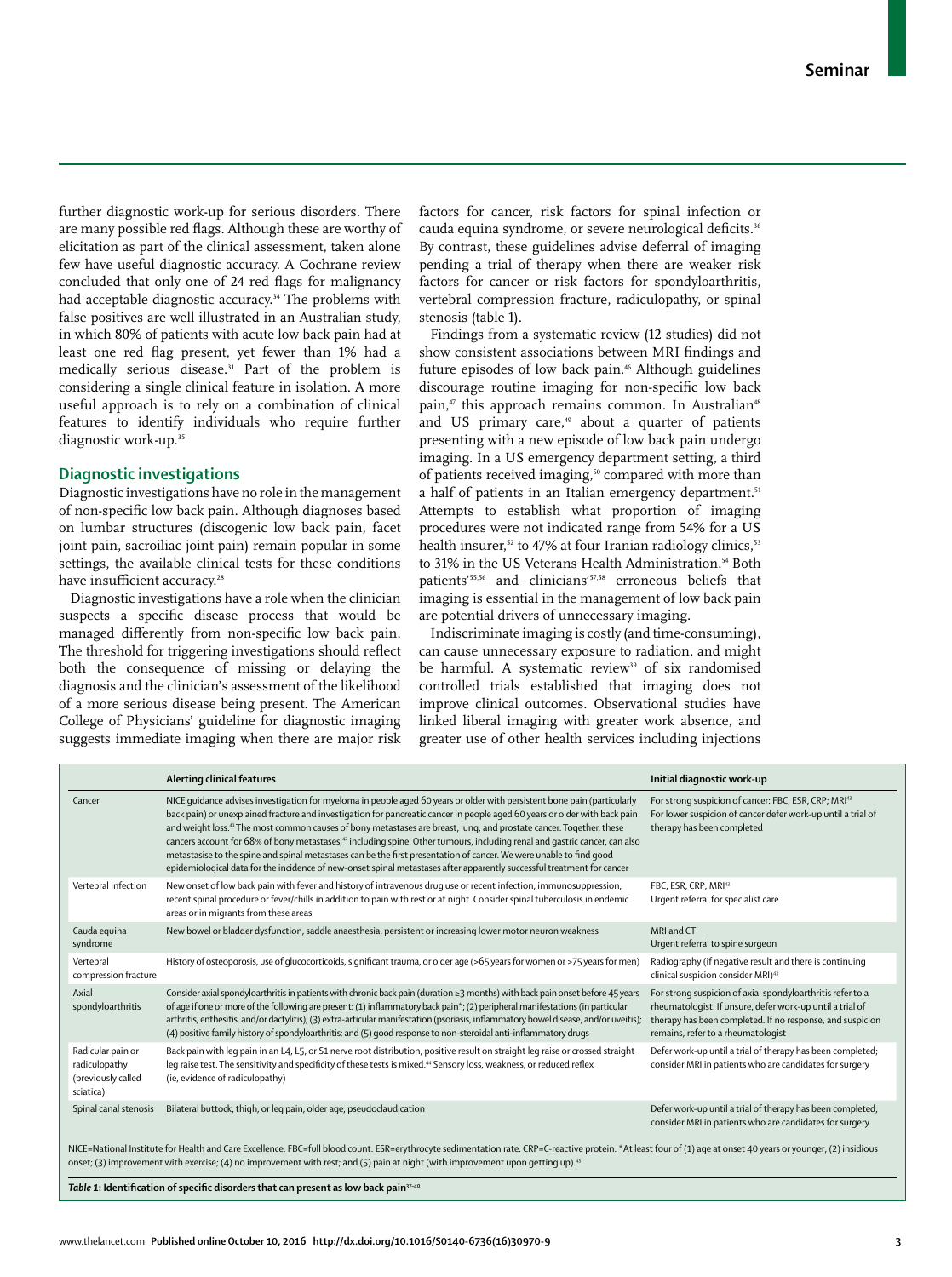and surgery.<sup>59,60</sup> Imaging can detect incidental findings that could be viewed by a clinician as targets for therapy or a cause for concern by the patient. For example, a review of 33 studies (3310 patients) reported that the prevalence of disc bulge in asymptomatic people was 30% in 20-year-olds, 60% in 50-year-olds, and increased to 84% in 80-year-olds.<sup>61</sup>

### **Prevention**

There are popular interventions to prevent low back pain that are based around limiting exposure to risk factors. Examples of interventions that aim to reduce excessive loading of the spine include use of lifting devices in workplaces, braces to support the spine, and ergonomic office furniture. Few trials have investigated such strategies; most prevention interventions have only face validity.

A 2016 review (21 studies, 30 850 patients) concluded that exercise alone or in combination with education is effective for preventing low back pain, whereas other interventions, including education alone, back belts, and shoe insoles, do not seem to prevent low back pain.<sup>62</sup> Although some caution is required because the trials are typically quite small, the size of the protective effect for interventions found effective was large. For example, exercise and education reduced the risk of an episode of low back pain in the next year by 45%, whereas exercise alone reduced the risk by 35%. The programmes did not just focus on back-specific exercises, but also included exercises for the upper and lower limbs plus exercises to improve aerobic fitness, strength, flexibility, and skill or coordination. The exercise programmes required a substantial commitment in time from participants. For example, the exercise programme investigated by Soukup and colleagues<sup>63</sup> required participants to complete 20 group sessions of exercises and education over 13 weeks.

### **Clinical course**

The clinical courses of acute and persistent low back pain are typically presented as being completely different. A common view is that most cases of acute low back pain recover completely within 4–6 weeks but persistent low back pain has a very poor prognosis with recovery unlikely. This simple portrayal of the course of low back pain needs reconsideration.

A systematic review (24 studies, 4994 patients) summarised the clinical course of low back pain with pooled mean pain scores expressed on a 0 (no pain) to 100 (worst possible pain) scale.<sup>64</sup> For 15 cohorts with acute pain, the pooled mean pain score was 52 (95% CI 48–57) at baseline, 23 (21–25) at 6 weeks, 12 (9–15) at 26 weeks, and six (3–10) at 52 weeks, whereas for six cohorts with persistent pain the pooled mean pain score was 51 (44–59), 33 (29–38), 26 (20–33), and 23 (16–30) at the same timepoints. A study of patients presenting to primary care clinics in Sydney, Australia, reported that 72% of patients with acute low back pain had completely recovered by 12 months,<sup>65</sup> whereas 42% of those with persistent low back pain<sup>66</sup> recovered within 12 months. Of those presenting with acute pain who recovered, 33% (95% CI 28–38) had a recurrence within the next 12 months.<sup>67</sup> This pattern of results suggests that we might have overestimated the good prognosis for patients with acute low back pain and underestimated the potential for improvement in people with persistent low back pain.

Another view of the course of low back pain comes from studies that characterised the prognoses of individual patients by studying their trajectories of pain over time. A secondary analysis of the PACE trial<sup>34</sup> (1585 patients) identified five clusters of pain trajectories during a 12-week period for patients receiving first-line care for acute low back pain; 36% had rapid recovery, 34% improved more slowly but recovered by 12 weeks, 14% had incomplete recovery by 12 weeks, 11% had fluctuating pain, and 5% had persistent high pain during the 12-week period.

A range of biological, psychological, societal, and work factors are linked to poor outcomes. A review of 17 systematic reviews of the prognosis of low back pain (162 primary studies) reported that the following factors were consistently associated with poor outcome: higher disability, presence of sciatica, older age, poor general health, increased psychological or psychosocial distress, negative cognitive characteristics, poor relationships with colleagues, heavy physical work demands, and presence of compensation.<sup>68</sup>

#### **Acute management**

Table 2 summarises the evidence from systematic reviews about the effects of treatments for acute low back pain on short-term pain outcomes. When possible, we relied on Cochrane reviews. By definition, non-specific low back pain does not have a known pathoanatomical cause. There are, therefore, no specific treatments that can be provided for non-specific low back pain. Instead, management focuses on reducing pain and its consequences, including any associated disability. Although there are some slight differences between clinical practice guidelines from various countries, $47$  the advice for management is quite similar. The main components of management consist of education and reassurance, analgesic medicines, non-pharmacological therapies, and timely review based on individual patient needs, likely prognosis, treatment prescribed, and remaining concerns about serious pathological abnormality.

Following clinical assessment, the clinician should explain to the patient that a medically serious cause for his or her low back pain is highly unlikely, and there is no current need for any tests or imaging. This discussion is important because many patients expect imaging to be done and some also worry that their low back pain is a sign of something serious.<sup>55</sup> Patients can be provided with an explanation as to why imaging is unhelpful in identifying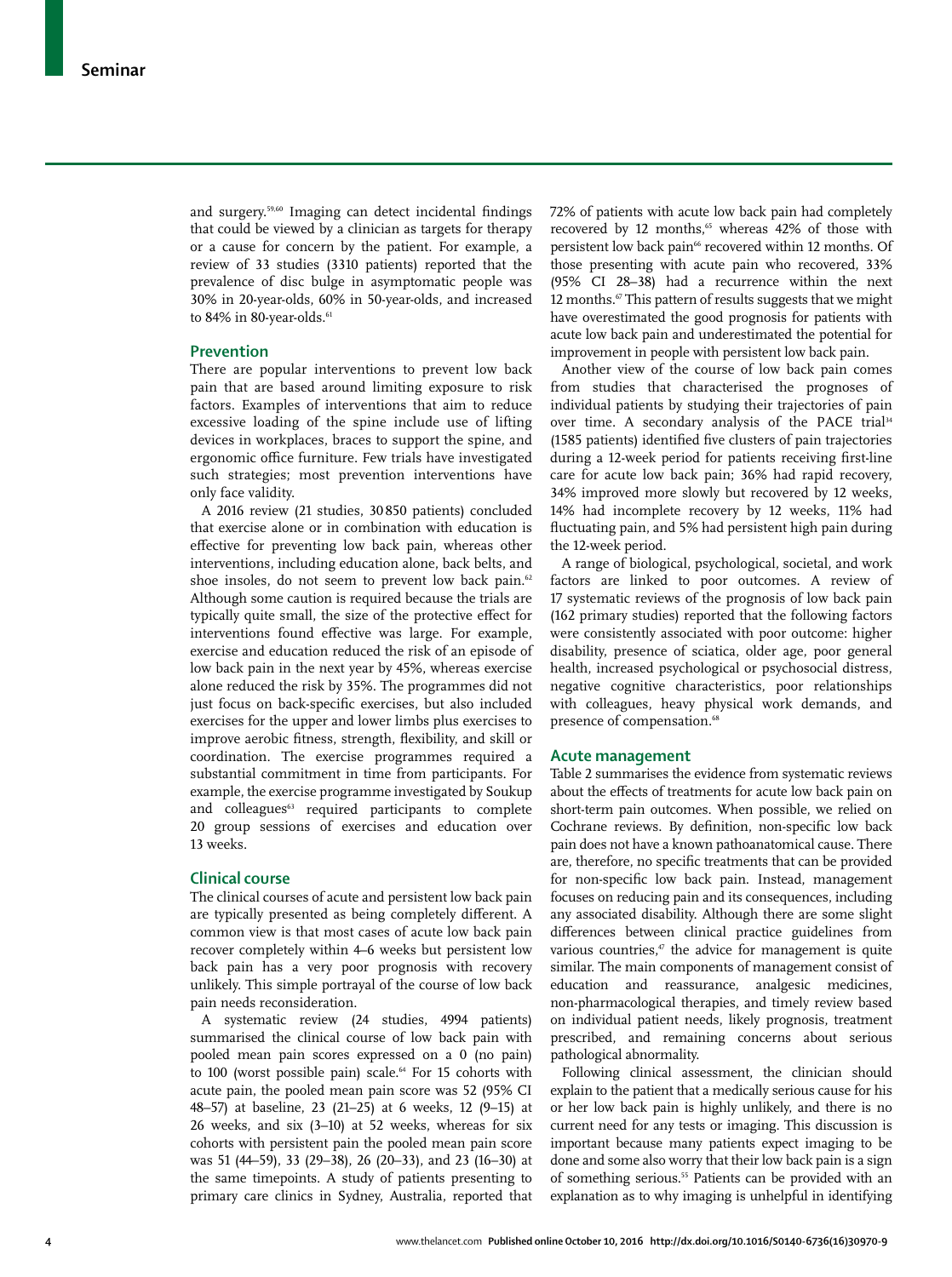the cause of non-specific low back pain (ie, degenerative changes are commonly present and increase with age irrespective of the presence of low back pain), and advised that it is unlikely to alter the immediate management of their problem. The next step is to educate the patient about the problem, its cause(s), and likely outcome, explain that little or no medical treatment is required for most patients, and outline what the patient can do to promote recovery. Identifying and addressing any misconceptions the patient might have,79,80 either by providing the patient with the opportunity to ask questions or by probing questions, is important, because misconceptions about low back pain are quite common<sup>55,81</sup> and could adversely affect outcome. These misconceptions can include fear avoidance beliefs, which are more common in those who seek care,<sup>82</sup> and patient expectations of poor recovery.<sup>83</sup>

Patient education can be effective for outcomes such as return to work and global impression of recovery.<sup>84</sup> Although education might seem simple, many patients do not receive any education for their low back pain from their family doctor.<sup>48</sup> A systematic review (14 trials, 4872 participants) concluded that patient education in primary care does provide long-term reassurance—ie, reduces the fears and concerns of the patient and reduces subsequent primary care visits for low back pain.<sup>85</sup> Notably, education was more effective when provided by a medical doctor than by a nurse or physiotherapist.<sup>85</sup>

Traditionally, bed rest was advised for low back pain. The contemporary view is that in most cases it should be avoided. The patient should remain as active as possible and either continue or gradually resume their normal activity levels, and if possible remain at work. The patient should also be encouraged to use simple self-care options to relieve pain such as use of a hot pack.<sup>70</sup>

Clinical practice guidelines traditionally endorsed the WHO analgesic ladder,<sup>47</sup> beginning with simpler options before moving to more powerful analgesics. However, paracetamol is ineffective for acute low back pain<sup> $71$ </sup> and no trials have assessed the efficacy of opioids for acute pain.<sup>74,86</sup> Although there is evidence of effectiveness of non-steroidal anti-inflammatory drugs (NSAIDs) $\frac{87}{3}$  and muscle relaxants,<sup>73,87</sup> any potential benefits should be weighed against the risk of harm. A 2015 trial (323 patients) reported similar outcomes in patients receiving naproxen plus placebo, naproxen plus cyclobenzaprine (a muscle relaxant), or naproxen plus oxycodone and paracetamol.88 Because of the paucity of evidence on opioid effectiveness, and concerns that the use of opioids for low back pain generates serious avoidable harms,<sup>89</sup> their use is questionable. However, surveys show that the use of opioids is high—eg, they are prescribed to 45% of patients presenting with low back pain at emergency departments in the USA.<sup>90</sup> The 2016 UK National Institute for Health and Care Excellence (NICE) draft guideline for management of low back pain<sup>91</sup> moves away from the traditional analgesic ladder and advises only two options: oral

|                                                                                                                                                                  | <b>Fffect</b>                         | Quality<br>Ωf<br>evidence |  |  |  |
|------------------------------------------------------------------------------------------------------------------------------------------------------------------|---------------------------------------|---------------------------|--|--|--|
| <b>Education and reassurance</b>                                                                                                                                 |                                       |                           |  |  |  |
| Bed rest vs staying active <sup>69</sup>                                                                                                                         | $0.4 (-3.2 \text{ to } 4.0)$          | Low                       |  |  |  |
| Heat ys sham <sup>70</sup>                                                                                                                                       | $-32.2$ ( $-38.7$ to $-25.2$ )        | Very low*                 |  |  |  |
| Pharmacological therapies (vs placebo)                                                                                                                           |                                       |                           |  |  |  |
| Paracetamol <sup>71</sup>                                                                                                                                        | $-0.5$ ( $-2.9$ to $1.9$ )            | High                      |  |  |  |
| $NSAIDs^{72}$                                                                                                                                                    | $-8.4 (-12.7$ to $-4.1)$              | High*                     |  |  |  |
| Muscle relaxants <sup>73</sup>                                                                                                                                   | $-21.3$ ( $-29.0$ to $-13.5$ )        | High                      |  |  |  |
| Opioids <sup>74</sup>                                                                                                                                            | No trials                             | Very low                  |  |  |  |
| Non-pharmacological therapies                                                                                                                                    |                                       |                           |  |  |  |
| Manual therapy vs inert interventions <sup>75</sup>                                                                                                              | $-12.0$ ( $-20.0$ to $-4.0$ )         | Low                       |  |  |  |
| Manual therapy vs all other<br>treatments <sup>75</sup>                                                                                                          | $-1.5$ ( $-4.9$ to $1.8$ )            | Low                       |  |  |  |
| Massage vs inactive control <sup>76</sup>                                                                                                                        | $-20.5$ ( $-37.0$ to $-12.8$ )        | Very low                  |  |  |  |
| Exercise vs no treatment, sham, or<br>placebo <sup>77</sup>                                                                                                      | $0.6$ (-11 $\cdot$ 5 to 12 $\cdot$ 7) | High*                     |  |  |  |
| Exercise vs other conservative<br>treatment <sup>77</sup>                                                                                                        | $-0.3$ ( $-5.1$ to $4.2$              | High*                     |  |  |  |
| Acupuncture vs placebo <sup>78</sup>                                                                                                                             | $-10.6$ ( $-25.3$ to $4.1$ )          | Moderate                  |  |  |  |
| Data taken from systematic reviews of randomised controlled trials. Treatment<br>effects are weighted mean differences with 95% CI for 0-100 point pain scale at |                                       |                           |  |  |  |

short-term follow-up. Negative effects represent greater pain reduction. Effects in standardised mean differences were transformed presuming an SD of 20. Quality of evidence is the GRADE rating on a scale from very low to high. NSAIDs=non-steroidal anti-inflammatory drugs. \*Our GRADE rating because none originally provided.

*Table 2***: Eff ects of interventions for acute low back pain on short-term pain outcomes** 

NSAIDs at the lowest effective dose for the shortest time possible and the use of a weak opioid (with or without paracetamol) if the patient does not tolerate or respond to an NSAID.

Non-pharmacological therapies for acute low back pain include treatments such as manual therapy, exercise, massage, and acupuncture. Guidelines vary in their recommendations for these therapies. One approach is to only consider these therapies for patients who do not respond to first-line care (education, reassurance, and analgesic medicines). The rationale for this approach is that the clinical course of acute pain when patients receive good-quality first-line care is favourable: about 50% of patients recover completely in 2-3 weeks.<sup>92</sup> Although not associated with substantial harms, providing non-pharmacological therapies to all patients is unnecessary and wasteful of health-care resources.

A recent development of this approach is to use brief risk prediction methods such as the short-form Örebro Musculoskeletal Pain Screening Ouestionnaire<sup>93</sup> and the Keele STarT Back Screening Tool<sup>94,95</sup> to identify patients with an increased likelihood of delayed recovery and to intervene with these patients from day one, rather than waiting for failure of first-line care. These methods can also help the clinician to better understand the reasons for a potentially poor prognosis and so target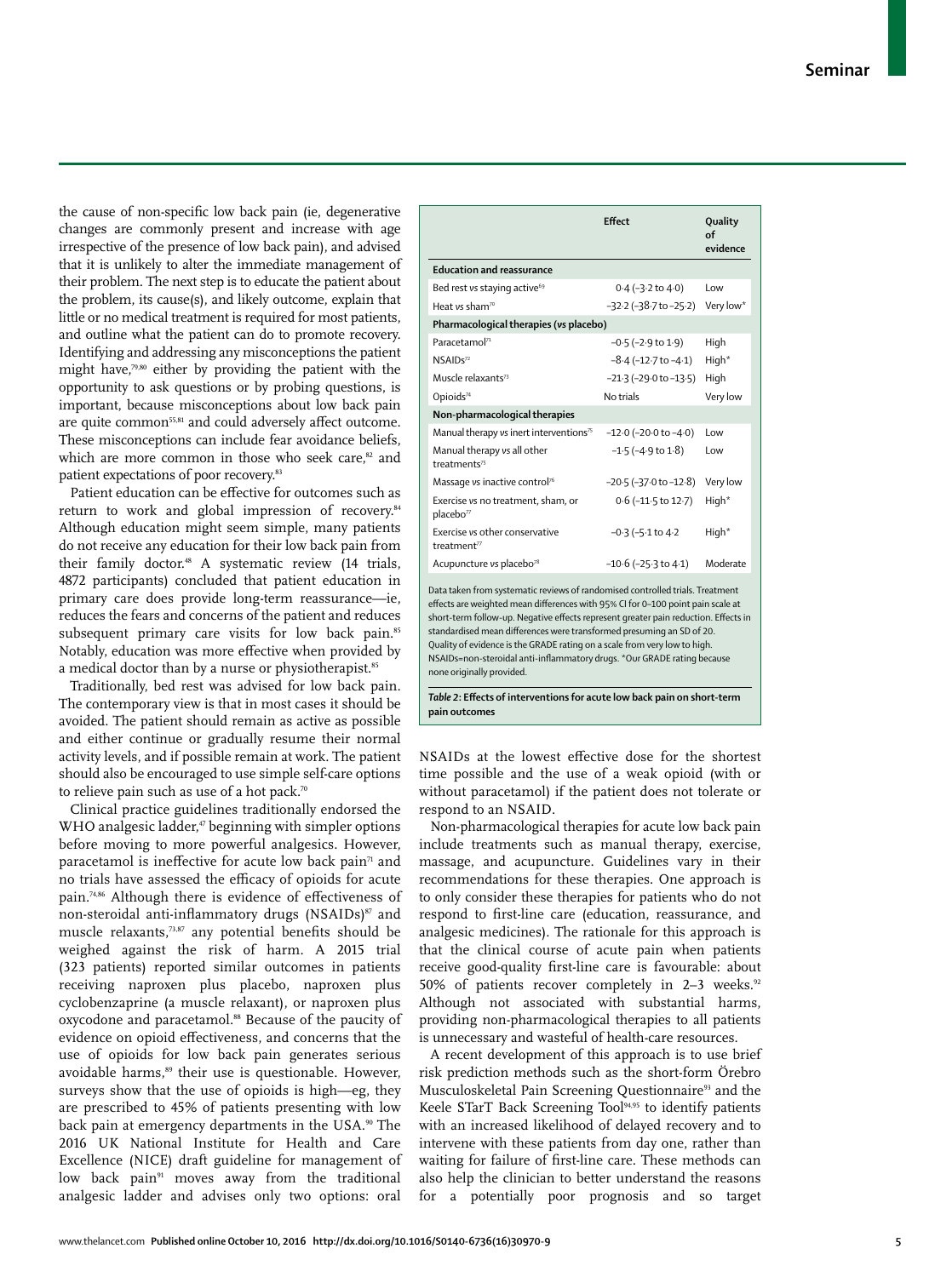|                                                                      | <b>Effect</b>                   | Quality of<br>evidence |
|----------------------------------------------------------------------|---------------------------------|------------------------|
| Pharmacological therapies (vs placebo)                               |                                 |                        |
| Paracetamol <sup>71</sup>                                            | 0.0 (-9.7 to 9.7)               | Very low               |
| NSAIDS <sup>96</sup>                                                 | $-3.3$ ( $-5.3$ to $-1.3$ )     | Low                    |
| Skeletal muscle relaxants <sup>73</sup>                              | $-4(-8.6 \text{ to } 0.6)$      | Very low               |
| Tricyclic antidepressants <sup>97</sup>                              | $-0.80$ ( $-5.0$ to 3.4)        | High*                  |
| Benzodiazepines <sup>73</sup>                                        | No trials                       | Very low               |
| Opioids <sup>74</sup>                                                | $-8.6$ (10.4 to $-6.6$ )        | Moderate               |
| Non-pharmacological therapies                                        |                                 |                        |
| Manual therapy vs ineffective, sham, or inert control <sup>98</sup>  | $-6.07$ ( $-11.52$ to $-0.62$ ) | Very low               |
| Manual therapy vs effective interventions <sup>98</sup>              | $-3.04$ ( $-5.98$ to $-0.10$ )  | Very low               |
| Massage vs inactive controls <sup>76+</sup>                          | $-15.0$ ( $-18.0$ to $-12.0$ )  | Low                    |
| Massage vs active controls <sup>76+</sup>                            | $-7.4$ ( $-12.4$ to $2.6$ )     | Low                    |
| Exercise vs no treatment, sham, or placebo <sup>77</sup>             | $-8.58$ ( $-18.46$ to $-1.29$ ) | High <sup>*</sup>      |
| Exercise vs other conservative treatment $\pi$                       | $-4.47$ ( $-7.41$ to $-1.53$ )  | High*                  |
| Acupuncture vs placebo <sup>78</sup>                                 | $-11.1$ ( $-23.3$ to $1.1$ )    | Moderate               |
| Acupuncture vs no treatment <sup>78</sup>                            | $-11.9$ (-21.7 to $-0.21$ )     | Moderate               |
| Ultrasound vs placebo <sup>99</sup>                                  | $-7.1$ ( $-18.0$ to $3.8$ )     | Low                    |
| TENS vs placebo <sup>100</sup>                                       | $-2.3$ ( $-9.6$ to $5.0$ )      | Moderate*              |
| Coqnitive behavioural therapy vs waiting list control <sup>101</sup> | $-12.0$ ( $-19.4$ to $-4.4$ )   | Moderate*              |
| Behavioural treatment vs usual care <sup>101</sup>                   | $-5.18$ (-9.79 to -0.57)        | Moderate*              |
| Behavioural treatment vs other treatments (exercise) <sup>101</sup>  | $-2.31$ ( $-6.33$ to $1.70$ )   | Moderate*              |
| Multidisciplinary treatment vs usual care <sup>102</sup>             | $-11.0$ ( $-7.4$ to $-0.8$ )    | Moderate               |
| Multidisciplinary treatment vs physical treatments <sup>102</sup>    | $-6.0$ ( $-10.8$ to $-1.2$ )    | Moderate               |
| Radiofrequency denervation facet joint vs placebo <sup>103</sup> ‡   | $-14.7$ ( $-22.8$ to $-6.7$ )   | Low                    |
| Radiofrequency denervation disc vs placebo <sup>103</sup>            | $-4.1$ ( $-15.4$ to $7.2$ )     | Low                    |
| Radiofrequency denervation SIJ vs placebo <sup>103</sup>             | $-21.2$ ( $-54.5$ to 12.1)      | Low                    |

Data taken from systematic reviews of randomised controlled trials. Treatment effects are weighted mean differences with 95% CI for 0-100 point pain scale at short-term follow-up; negative effects represent greater pain reduction Effects in standardised mean differences were transformed presuming an SD of 20. Quality of evidence is the GRADE rating on a scale from very low to high. NSAIDs=non-steroidal anti-inflammatory drugs. TENS=transcutaneous electrical nerve stimulation. SIJ=sacroiliac joints. \*Our GRADE rating because none originally provided. †The Cochrane review of massage merged subacute and persistent low back pain trials.76 ‡Although the Cochrane review of radiofrequency denervation reported a short-term effect for facet joint pain, the investigators emphasised the lack of high-quality evidence.<sup>103</sup>

Table 3: Effects of interventions for persistent low back pain on short-term pain outcomes

interventions accordingly. For example, the short-form Örebro questionnaire includes ten items to assess pain, function, recovery expectations, psychological distress, and fear of pain or movement.

#### **Long-term management**

No treatments can cure persistent low back pain, but interventions are available that reduce pain and disability, and address the consequences of long-term pain (table 3). Many patients and clinicians find this position hard to accept, which provides a fertile ground for people with vested interests to market non-evidence-based treatments that purport to cure persistent back pain. Part of the challenge of managing persistent low back pain is to guide patients away from the wide array of centres and therapists making false promises.

The effects of chronic pain on patients varies substantially, from those who experience minimal disruption to their life through to people who are severely disabled and for whom participation in work, social, and family roles is severely restricted. For some patients, dependence on prescribed medication, alcohol, or other drugs, and psychological distress complicate their presentation. When the effect of the pain becomes broader, and the health and social problems to be managed more complex, team-based care is usually required. By comparison with management of acute low back pain, the management of persistent low back pain has greater emphasis on non-pharmacological therapies and greater consideration of management of comorbidities such as depression.104

The messages for education and reassurance are much the same as for acute low back pain—ie, provide advice and information to explain the nature and likely course of low back pain, promote self-management, and encourage the patient to be as physically active as possible and remain at work. However, the evidence base for these guideline recommendations is quite limited.

The WHO pain ladder is, in our view, inappropriately proposed for persistent low back pain.40,105,106 Systematic reviews support the effectiveness of NSAIDS<sup>96</sup> and opioids for patients with chronic low back pain,107 but not paracetamol,71 muscle relaxants,73 tricyclic antidepressants,<sup>97</sup> or neuromodulators such as gabapentin or pregabalin.<sup>87,108</sup> The 2016 NICE draft guideline<sup>91</sup> completely dispenses with the notion of an analgesic ladder, and endorses use of oral NSAIDs only. The guideline explicitly advises against opioids for chronic low back pain, arguing that their effect on pain and function is too small to be clinically important. However, this advice seems inconsistent with the endorsement of other therapies with similarly small effect sizes, such as exercise and manual therapy.

A 2015 review of opioids for persistent low back pain provides some guidance for prescribing opioids to patients with this condition,<sup>89</sup> but the principles apply equally for any pain medicine used with patients with persistent low back pain: (1) discuss harms and benefits with the patient; (2) keep the dose as low as possible and consider intermittent prescription; (3) begin with a short trial and discontinue if treatment goals are not met; and (4) use a pain contract to establish expectations. The 2016 US Centers for Disease Control and Prevention (CDC) guideline for prescribing opioids for chronic pain advises that "non-pharmacologic therapy and non-opioid pharmacologic therapy are preferred for chronic pain" and that "if opioids are used, they should be combined with non-pharmacologic therapy and non-opioid pharmacologic therapy".109

Leading authorities in the low back pain specialty have warned that opioids have been prescribed too freely for low back pain and with insufficient care.<sup>89</sup> A 2013 Cochrane review that assessed the efficacy of opioids in adults with chronic low back pain reported evidence of short-term effectiveness but identified no randomised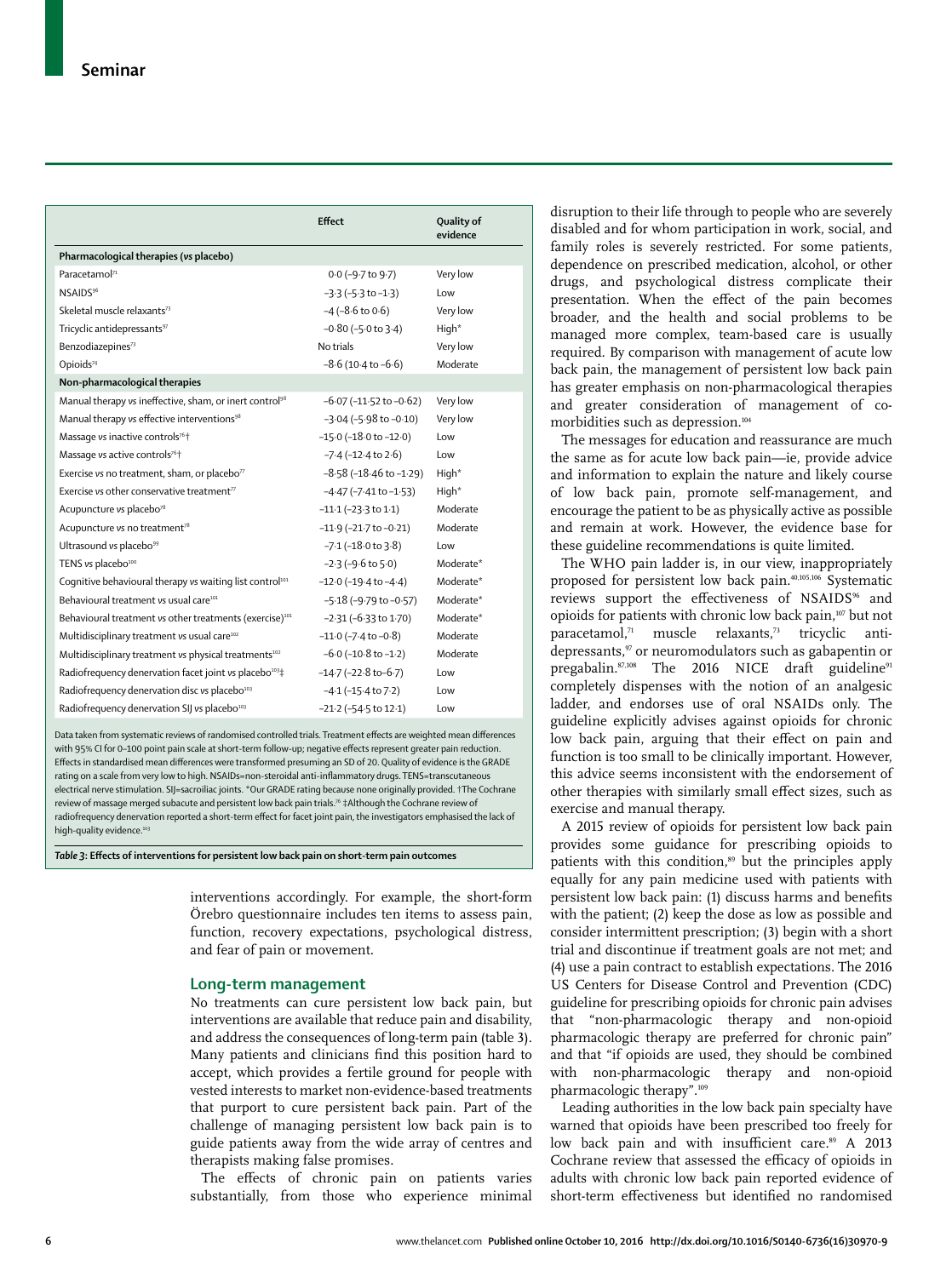#### *Panel:* Non-pharmacological interventions for persistent non-specific low back pain

- Manual therapy includes high velocity thrust techniques (manipulation, adjustment) and lower velocity oscillatory techniques (mobilisation). A 2011 Cochrane review<sup>98</sup> reported effectiveness of manual therapy. The 2016 UK National Institute for Health and Care Excellence (NICE) draft quideline<sup>91</sup> for management of low back pain recommends manual therapy only when provided as part of a multimodal package.
- Massage has mixed support. Although it is endorsed in the guideline from the American College of Physicians and the American Pain Society (ACP/APS),<sup>40</sup> a 2015 Cochrane review update dismissed this therapy for chronic low back pain.<sup>7</sup> The 2016 NICE draft quideline<sup>91</sup> recommends massage only when provided as part of a multimodal package.
- Return to work programmes are endorsed in the 2016 NICE draft guideline.<sup>91</sup>
- Exercise includes approaches that follow exercise physiology principles, traditional mind-body exercises (eg, Tai Chi, yoga<sup>112</sup>), styles that emphasise precise control of movement and bodily awareness (eg, pilates,<sup>113</sup> motor control exercise,<sup>114</sup> Alexander technique<sup>115,116</sup>), and approaches that incorporate psychological principles (eg, graded exposure, graded activity<sup>117</sup>). A 2005 Cochrane review supports effectiveness.<sup>77</sup> The 2016 NICE draft quideline recommends group exercise, <sup>91</sup> but there is evidence that this format is less effective than individually supervised programmes.<sup>118</sup>
- Acupuncture has mixed support. Although a 2005 Cochrane review reported that acupuncture is effective in the short term,<sup>119</sup> and this conclusion was supported by a 2015 review,<sup>120</sup> the 2016 NICE draft guideline<sup>91</sup> reverses its earlier endorsement of this intervention in the 2009 guideline.<sup>105</sup>
- Cognitive behavioural therapy has evidence from a Cochrane review that it is effective in the short term.<sup>101</sup> The extended follow-up of the BEST trial<sup>121</sup> showed a long-term benefit. The 2016 NICE draft guideline advises that psychological therapies should only be used as part of multimodal treatment packages.<sup>91</sup>
- Multidisciplinary treatment is endorsed in the ACP/APS guideline<sup>40</sup> and the 2016 NICE draft guideline<sup>91</sup> (where it is called combined physical and psychological therapy). A 2014 Cochrane review<sup>102</sup> showed that the treatment is effective for reducing pain, disability, and improving work status.

controlled trials investigating long-term use.<sup>107,110</sup> This discrepancy is an important evidence gap because about half the people taking opioids long term have persistent low back pain.<sup>89</sup> Contrary to popular opinion, opioids have only modest effects on pain in patients with chronic low back pain and no benefit on function; furthermore, about 50% of patients do not tolerate the medicine.<sup>86</sup> Findings from observational studies89,110 suggest that opioid analgesics are associated with harms such as overdose deaths and dependence, and increased risk for other health problems such as falls, fractures, depression, and sexual dysfunction.<sup>111</sup> With long-term use, there is

- Injections are not a recommended treatment in either the ACP/APS quideline or the 2016 NICE draft quideline.<sup>40,9</sup>
- Radiofrequency neurotomy is endorsed for low back pain thought to arise from the facet joints in the 2016 NICE draft guideline,<sup>91</sup> but a 2015 Cochrane review<sup>103</sup> does not support this procedure for pain thought to arise from facet joint, disc, or sacroiliac joint on the grounds that high-quality evidence is absent (four very low quality trials, 160 patients). A 2016 Dutch trial<sup>122</sup> (251 patients) showed that the addition of radiofrequency neurotomy to an exercise programme was not effective or cost-effective for patients with low back pain thought to arise from the facet joints.
- Epidural steroid injections have a small short-term effect in people with radicular pain and no benefit for spinal stenosis,<sup>123</sup> but are not indicated for non-specific low back pain as indicated in the recommendations of the 2016 NICE draft quideline.<sup>91</sup>
- Prolotherapy (injection of irritating solutions into ligaments) has not proved effective.<sup>124</sup>
- Antibiotic prescription for low back pain accompanied by modic changes is controversial. This strategy has support from one trial,<sup>125</sup> but the trial and its rationale have been challenged.<sup>126</sup> The 2016 NICE draft guideline did not offer a recommendation for or against use of antibiotics in patients with low back pain.<sup>91</sup>
- Spinal cord stimulators or intrathecal pumps have not had their efficacy investigated.
- Referral for an opinion about surgery is often considered for those who do not respond to conservative care, but the logic of this approach is questionable because most surgical interventions used for chronic low back pain are either known to be ineffective or have not been clinically assessed. Spinal fusion is commonly used in patients with persistent low back pain but does not provide better outcomes than conservative care.127 The 2016 NICE draft guideline advises against disc replacement and recommends spinal fusion only be done within a randomised controlled trial.<sup>9</sup>

the potential for tolerance (the patient is less sensitive to opioids) and hyperalgesia (the patient becomes more sensitive to pain stimuli).<sup>89</sup>

Non-pharmacological treatments are emphasised over pharmacological interventions in the management of persistent non-specific low back pain. A broader range of non-pharmacological therapies are endorsed, but these vary by endorsing body. For example, the guideline from the American College of Physicians and the American Pain Society<sup>40</sup> endorses manual therapy, exercise therapy, massage, acupuncture, yoga, cognitive behavioural therapy, and intensive interdisciplinary treatment, whereas the 2016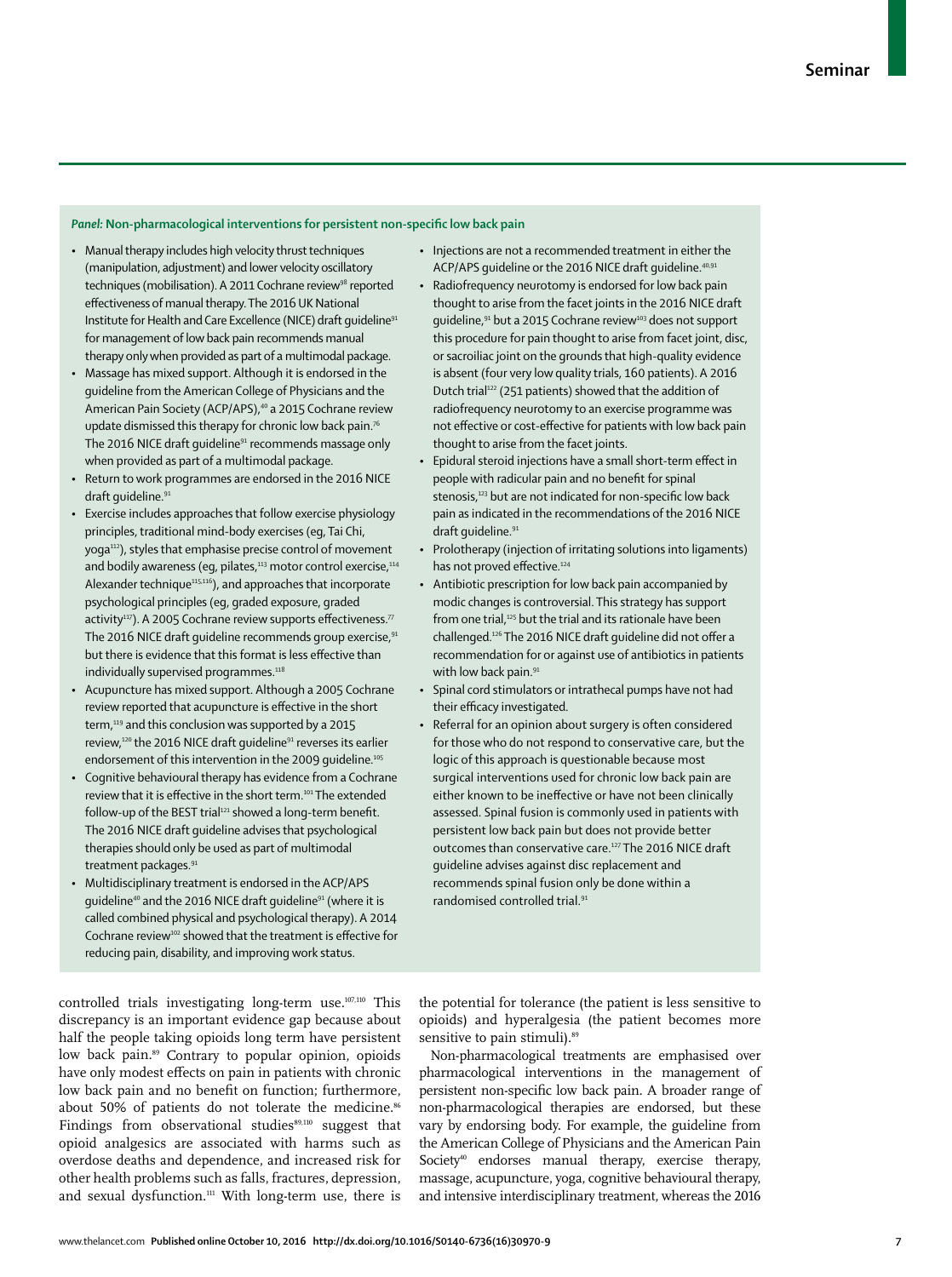NICE draft guideline<sup>91</sup> endorses self-management, exercise, manual therapy, psychological therapies, combined physical and psychological programmes, return-to-work programmes, and radiofrequency denervation. Several non-pharmacological therapies are not endorsed in the 2016 NICE draft guideline,<sup>91</sup> such as electrotherapies (eg, ultrasound and electrical stimulation), traction, belts or corsets, foot orthotics, and rocker sole shoes. A brief summary of the evidence for non-pharmacological interventions for persistent low back pain is provided in the panel and table 3.

## **Controversies and uncertainties**

Although low back pain occurs in both children and older people, we have a limited understanding of how to manage the problem in these groups because they are usually excluded from studies of interventions. A systematic review of the management of low back pain in children and adolescents identified only 15 trials,<sup>128</sup> but a search of CENTRAL on March 18, 2016, across all age groups, identified 5354 trials. Many trials exclude workers, people with comorbidities, individuals on compensation, or immigrants who do not speak the language of the country; this evidence gap is important because these patient groups tend to have a worse prognosis when they have low back pain.<sup>65</sup>

A belief that individualised treatment will yield better outcomes is widespread in the clinical back pain community.129 Most of the studies that have claimed to provide evidence of treatment effect modification are flawed,<sup>130-132</sup> and the small number of robust studies either await replication or have not had their results replicated.133 One of the challenges in this area is that claims of a subgroup effect are more credible if they have a biological rationale, $134$  which is challenging for nonspecific low back pain.

The use of injection and ablation techniques that target putative structural causes of non-specific low back pain polarises the clinical community and this controversy is well illustrated by the conflict between the Cochrane review<sup>103</sup> and the 2016 NICE draft guideline.<sup>91</sup> The detractors dismiss the validity of the tests used to identify the anatomical structure that is the "pain generator", and point to the disappointing trial results.<sup>38,103,135</sup> The proponents counter that the negative studies should be ignored because they result from poor clinical care and argue that the positive studies show the potential of the treatments when applied to the right patients by skilled treatment providers.<sup>136,137</sup>

#### **Outstanding research questions**

A major issue is how best to close the large gaps between evidence and practice that persist in the management of low back pain. The many attempts worldwide to influence clinical practice and improve uptake of evidence into routine management have yielded disappointing results. A systematic review of 17 qualitative studies investigating

barriers to clinician adherence to low back pain guidelines reported that clinicians believe that guidelines constrain professional practice, popular clinical practices supersede the guidelines, and imaging can be used to manage consultations.<sup>58</sup> Patient expectations, reimbursement schedules, and access to care might also contribute to gaps between evidence and practice. Patients' perceptions seem to indicate poor content knowledge, methodological understanding, and trust in how guidelines are developed. Few implementation trials have been done,<sup>138</sup> and the published trials have shown disappointing results.139 Another strategy that has yielded mixed results is use of public health approaches such as mass media campaigns that aim to shift low back pain beliefs of the whole population.<sup>140,141</sup>

Probably the greatest outstanding research priority draws from the question that clinicians face every day from their patients: what is causing my low back pain? A key limitation of existing management of non-specific low back pain is that it is only possible to use generic treatments to address the pain and its consequences. Although this approach works to some degree, the effect sizes for treatments are at best modest. The identification of low back pain phenotypes with either an identified pathoanatomical basis, or defined through clinical reasoning, will probably open up new approaches to management that directly target the cause of the low back pain and its consequent disability. This understanding has the potential to help the many people with disabling low back pain worldwide.

#### **Contributors**

All authors contributed equally to the Seminar.

#### **Declaration of interests**

CM is chief investigator or associate investigator on multiple previous and current research grants from government research agencies from Australia (eg, NHMRC), Brazil (eg, FAPESP), and the Netherlands (eg, ZonMW). For the past 10 years his salary has been covered by research fellowships from Australia's National Health and Medical Research Council and the Australian Research Council. His research has also received funding from philanthropy (eg, Arthritis Australia) and government agencies (eg, NSW WorkCover). He has received travel expenses for speaking at conferences from the professional associations hosting the conferences, and has received honoraria for talks from professional associations and industry hosting the talks, honoraria for reviewing grants from government grant agencies, and honoraria for marking theses from the relevant university. CM has received supplementary industry funding for two investigator-initiated NHMRCfunded trials. The first trial had co-funding from GlaxoSmithKline. Pfizer provided the study medicine for the second trial, PRECISE, at no cost, but provided no other funding. MU is Chair of the NICE accreditation advisory committee for which he receives an honorarium. He was chair of the guideline development group that produced the 2009 NICE back pain guidelines. He is chief investigator or co-investigator on multiple previous and current research grants from the UK National Institute for Health Research. He has completed trials of manual therapy, group exercise, and a cognitive behavioural approach as treatments for low back pain. Current grants include HTA Project 11/31/01, which is testing the feasibility of running a trial comparing intra-articular facet joint injections with best usual care. He is an editor of the NIHR journal series for which he receives a fee. RB is chief investigator or associate investigator on multiple previous and current research grants from government research agencies from Australia (eg, NHMRC, ARC), and overseas (eg, ZonMW in the Netherlands and PCORI in the USA). Her research has also received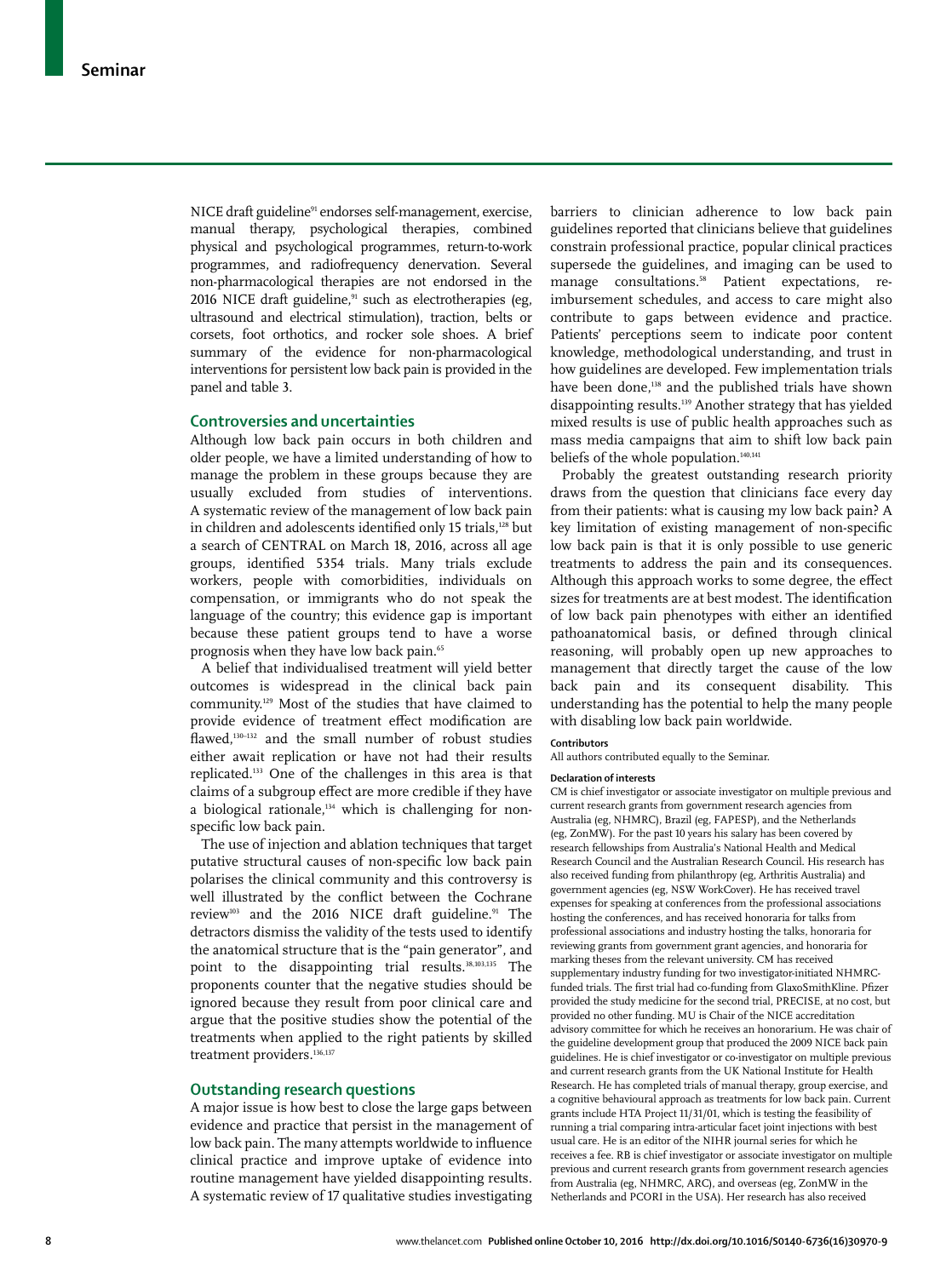funding from philanthropy (eg, Arthritis Australia) and government agencies (eg, NSW WorkCover). She has been funded by research fellowships from NHMRC since 2005. She has received travel expenses for speaking at conferences from the professional organisations hosting the conferences. She chaired the back pain expert group for the 2010 Global Burden of Diseases, Injuries, and Risk Factors (GBD) Study. She was appointed to the Australian Medical Services Advisory Committee in May, 2016.

#### **References**

- 1 Hoy D, Bain C, Williams G, et al. A systematic review of the global prevalence of low back pain. *Arthritis Rheum* 2012; **64:** 2028–37.
- 2 Hoy D, March L, Brooks P, et al. The global burden of low back pain: estimates from the Global Burden of Disease 2010 study. *Ann Rheum Dis* 2014; **73:** 968–74.
- Global Burden of Disease Study 2013 Collaborators. Global, regional, and national incidence, prevalence, and years lived with disability for 301 acute and chronic diseases and injuries in 188 countries, 1990–2013: a systematic analysis for the Global Burden of Disease Study 2013. *Lancet* 2015; **386:** 743–800.
- 4 Ferreira ML, Machado G, Latimer J, Maher C, Ferreira PH, Smeets RJ. Factors defining care-seeking in low back pain-a meta-analysis of population based surveys. *Eur J Pain* 2010; **14:** 747.e1–7.
- 5 Swain MS, Henschke N, Kamper SJ, Gobina I, Ottova-Jordan V, Maher CG. An international survey of pain in adolescents. *BMC Public Health* 2014; **14:** 447.
- Hestbaek L, Leboeuf-Yde C, Kyvik KO. Is comorbidity in adolescence a predictor for adult low back pain? A prospective study of a young population. *BMC Musculoskelet Disord* 2006; **7:** 29.
- Coenen P, Gouttebarge V, van der Burght AS, et al. The effect of lifting during work on low back pain: a health impact assessment based on a meta-analysis. *Occup Environ Med* 2014; **71:** 871–77.
- 8 Shiri R, Karppinen J, Leino-Arjas P, Solovieva S, Viikari-Juntura E. The association between smoking and low back pain: a meta-analysis. *Am J Med* 2010; **123:** 87.e7–35.
- 9 Shiri R, Karppinen J, Leino-Arjas P, Solovieva S, Viikari-Juntura E. The association between obesity and low back pain: a meta-analysis. *Am J Epidemiol* 2010; **171:** 135–54.
- 10 Pinheiro MB, Ferreira ML, Refshauge K, et al. Symptoms of depression and risk of new episodes of low back pain: a systematic review and meta-analysis. *Arthritis Care Res (Hoboken)* 2015; **67:** 1591–603.
- 11 Dagenais S, Caro J, Haldeman S. A systematic review of low back pain cost of illness studies in the United States and internationally. *Spine J* 2008; **8:** 8–20.
- 12 Walker BF, Muller R, Grant WD. Low back pain in Australian adults: the economic burden. *Asia Pac J Public Health* 2003; **15:** 79–87.
- 13 Schofield DJ, Callander EJ, Shrestha RN, Passey ME, Kelly SJ, Percival R. Back problems, comorbidities, and their association with wealth. *Spine J* 2015; **15:** 34–41.
- Schofield DJ, Shrestha RN, Passey ME, Earnest A, Fletcher SL. Chronic disease and labour force participation among older Australians. *Med J Aust* 2008; **189:** 447–50.
- 15 Schofield DJ, Shrestha RN, Percival R, Callander EL Kelly SJ, Passey ME. Early retirement and the financial assets of individuals with back problems. *Eur Spine J* 2011; **20:** 731–36.
- Froud R, Patterson S, Eldridge S, et al. A systematic review and meta-synthesis of the impact of low back pain on people's lives. *BMC Musculoskelet Disord* 2014; **15:** 50.
- 17 MacNeela P, Doyle C, O'Gorman D, Ruane N, McGuire BE. Experiences of chronic low back pain: a meta-ethnography of qualitative research. *Health Psychol Rev* 2015; **9:** 63–82.
- 18 Bunzli S, Watkins R, Smith A, Schutze R, O'Sullivan P. Lives on hold: a qualitative synthesis exploring the experience of chronic low-back pain. *Clin J Pain* 2013; **29:** 907–16.
- 19 Snelgrove S, Liossi C. Living with chronic low back pain: a metasynthesis of qualitative research. *Chronic Illn* 2013; **9:** 283–301.
- 20 Henschke N, Maher CG, Refshauge KM, et al. Characteristics of patients with acute low back pain presenting to primary care in Australia. *Clin J Pain* 2009; **25:** 5–11.
- 21 Steffens D, Ferreira ML, Latimer J, et al. What triggers an episode of acute low back pain? A case-crossover study. *Arthritis Care Res (Hoboken)* 2015; **67:** 403–10.
- 22 Parreira Pdo C, Maher CG, Latimer J, et al. Can patients identify what triggers their back pain? Secondary analysis of a case-crossover study. *Pain* 2015; **156:** 1913–19.
- 23 Steffens D, Maher CG, Li Q, et al. Effect of weather on back pain: results from a case-crossover study. *Arthritis Care Res (Hoboken)* 2014; **66:** 1867–72.
- 24 Duong V, Maher CG, Steffens D, Li Q, Hancock MJ. Does weather affect daily pain intensity levels in patients with acute low back pain? A prospective cohort study. *Rheumatol Int* 2016; **36:** 679–84.
- 25 Waterman BR, Belmont PJ Jr, Schoenfeld AJ. Low back pain in the United States: incidence and risk factors for presentation in the emergency setting. *Spine J* 2012; **12:** 63–70.
- 26 ISD Scotland. Back pain. 2016. http://www.isdscotland.org/ Health-Topics/General-Practice/GP-Consultations/ Health-Conditions/Back-Pain/index.asp (accessed July 6, 2016).
- Jarvik JG, Comstock BA, Heagerty PJ, et al. Back pain in seniors: the Back pain Outcomes using Longitudinal Data (BOLD) cohort baseline data. *BMC Musculoskelet Disord* 2014; **15:** 134.
- Hancock MJ, Maher CG, Latimer J, et al. Systematic review of tests to identify the disc, SIJ or facet joint as the source of low back pain. *Eur Spine J* 2007; **16:** 1539–50.
- 29 Koes BW, van Tulder MW, Thomas S. Diagnosis and treatment of low back pain. *BMJ* 2006; **332:** 1430–34.
- 30 Deyo RA, Weinstein JN. Low back pain. *N Engl J Med* 2001; **344:** 363–70.
- 31 Henschke N, Maher CG, Refshauge KM, et al. Prevalence of and screening for serious spinal pathology in patients presenting to primary care settings with acute low back pain. *Arthritis Rheum* 2009; **60:** 3072–80.
- 32 Enthoven WT, Geuze J, Scheele J, et al. Prevalence and "red flags" regarding specified causes of back pain in older adults presenting in general practice. *Phys Ther* 2016; **96:** 305–12.
- Downie A, Williams CM, Henschke N, et al. Red flags to screen for malignancy and fracture in patients with low back pain: systematic review. *BMJ* 2013; **347**: f7095.
- 34 Downie AS, Hancock MJ, Rzewuska M, Williams CM, Lin CW, Maher CG. Trajectories of acute low back pain: a latent class growth analysis. *Pain* 2016; **157:** 225–34.
- 35 Underwood M, Buchbinder R. Red flags for back pain. *BMJ* 2013; **347:** f7432.
- 36 Chou R, Qaseem A, Owens DK, Shekelle P; Clinical Guidelines Committee of the American College of Physicians. Diagnostic imaging for low back pain: advice for high-value health care from the American College of Physicians. *Ann Intern Med* 2011; **154:** 181–89.
- Intermountain Health. Primary care management of low back pain. August 2014. https://intermountainhealthcare.org/ext/ Dcmnt?ncid=522579081 (accessed July 6, 2016).
- 38 Chou R. In the clinic. Low back pain. *Ann Intern Med* 2014; **160:** ICT6-1.
- 39 Chou R, Fu R, Carrino JA, Deyo RA. Imaging strategies for low-back pain: systematic review and meta-analysis. *Lancet* 2009; **373:** 463–72.
- Chou R, Qaseem A, Snow V, et al. Diagnosis and treatment of low back pain: a joint clinical practice guideline from the American College of Physicians and the American Pain Society. *Ann Intern Med* 2007; **147:** 478–91.
- 41 National Institute for Health and Clinical Excellence. Suspected cancer: recognition and referral. NICE guidelines [NG12]. 2015. https://www.nice.org.uk/guidance/ng12 (accessed July 6, 2016).
- Li S, Peng Y, Weinhandl ED, et al. Estimated number of prevalent cases of metastatic bone disease in the US adult population. *Clin Epidemiol* 2012; **4:** 87–93.
- 43 Goergen S, Maher C, Leech M, Kuang R. Acute low back pain. Education modules for appropriate imaging referrals: Royal Australian and New Zealand College of Radiologists, 2015. http://www.ranzcr.edu.au/quality-a-safety/program/key-projects/ education-modules-for-appropriate-imaging-referrals (accessed July 6, 2016).
- 44 van der Windt DA, Simons E, Riphagen II, et al. Physical examination for lumbar radiculopathy due to disc herniation in patients with low-back pain. *Cochrane Database Syst Rev* 2010; **2:** CD007431.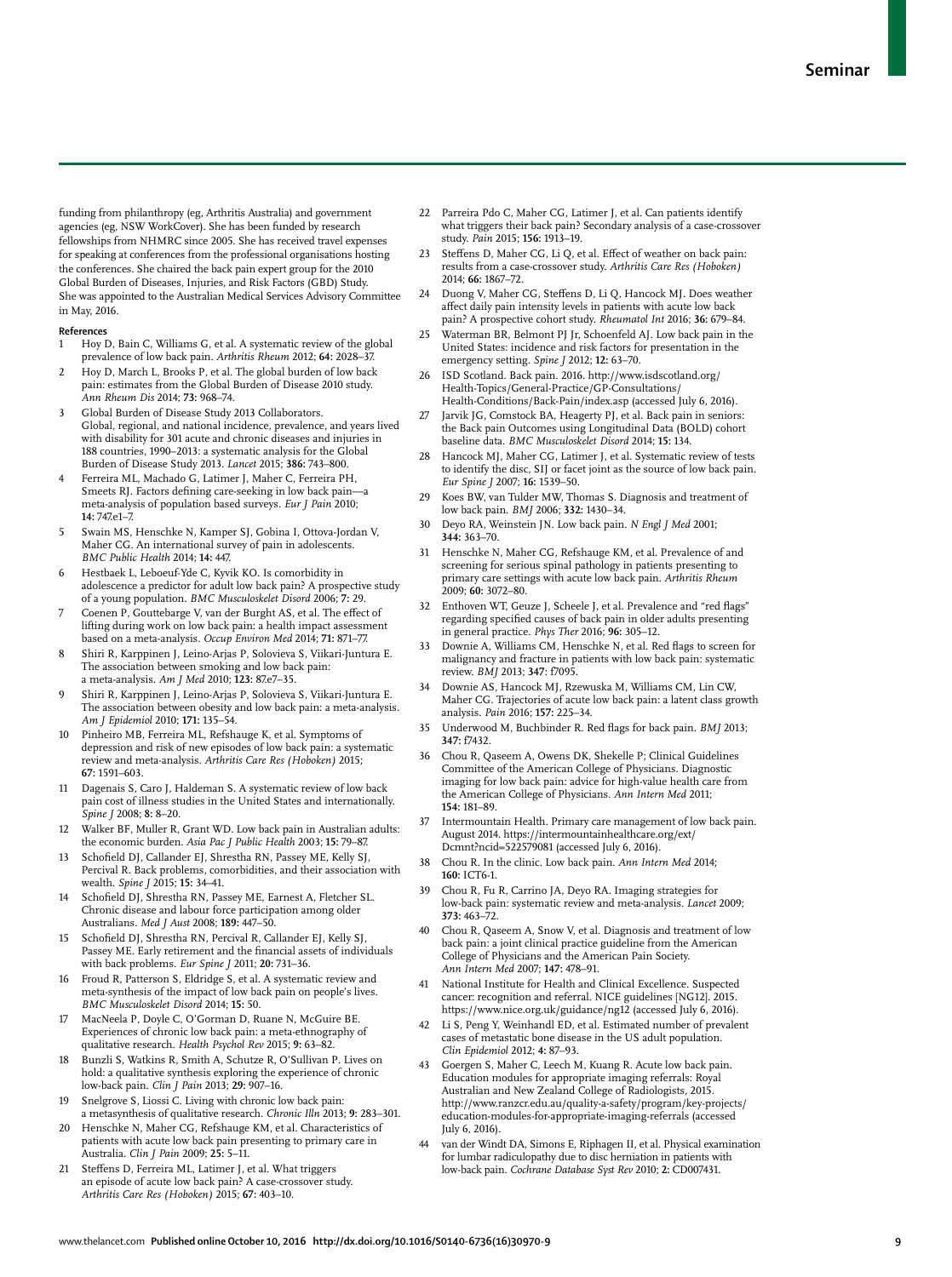- 45 Poddubnyy D, van Tubergen A, Landewe R, Sieper J, van der Heijde D; Assessment of SpondyloArthritis international Society (ASAS). Development of an ASAS-endorsed recommendation for the early referral of patients with a suspicion of axial spondyloarthritis. *Ann Rheum Dis* 2015; **74:** 1483–87.
- 46 Steffens D, Hancock MJ, Maher CG, Williams C, Jensen TS, Latimer J. Does magnetic resonance imaging predict future low back pain? A systematic review. *Eur J Pain* 2014; **18:** 755–65.
- 47 Koes BW, van Tulder M, Lin CW, Macedo LG, McAuley J, Maher C. An updated overview of clinical guidelines for the management of non-specific low back pain in primary care. *Eur Spine* J 2010; **19:** 2075–94.
- 48 Williams CM, Maher CG, Hancock MJ, et al. Low back pain and best practice care: a survey of general practice physicians. *Arch Intern Med* 2010; **170:** 271–77.
- Tan A, Zhou J, Kuo YF, Goodwin JS. Variation among primary care physicians in the use of imaging for older patients with acute low back pain. *J Gen Intern Med* 2016; **31:** 156–63.
- 50 Schlemmer E, Mitchiner JC, Brown M, Wasilevich E. Imaging during low back pain ED visits: a claims-based descriptive analysis. *Am J Emerg Med* 2015; **33:** 414–18.
- 51 Rizzardo A, Miceli L, Bednarova R, Guadagnin GM, Sbrojavacca R, Della Rocca G. Low-back pain at the emergency department: still not being managed? *Ther Clin Risk Manag* 2016; **12:** 183–87.
- 52 Rosenberg A, Agiro A, Gottlieb M, et al. early trends among seven recommendations from the choosing wisely campaign. *JAMA Intern Med* 2015; **175:** 1913–20.
- 53 Jame SZ, Sari AA, Majdzadeh R, Rashidian A, Arab M, Rahmani H. The extent of inappropriate use of magnetic resonance imaging in low back pain and its contributory factors. *Int J Prev Med* 2014; **5:** 1029–36.
- 54 Gidwani R, Sinnott P, Avoundjian T, Lo J, Asch SM, Barnett PG. Inappropriate ordering of lumbar spine magnetic resonance imaging: are providers choosing wisely? *Am J Manag Care* 2016; **22:** e68–76.
- 55 Hoffmann TC, Del Mar CB, Strong J, Mai J. Patients' expectations of acute low back pain management: implications for evidence uptake. *BMC Fam Pract* 2013; **14:** 7.
- 56 Jenkins HJ, Hancock MJ, Maher CG, French SD, Magnussen JS. Understanding patient beliefs regarding the use of imaging in the management of low back pain. *Eur J Pain* 2016; **20:** 573–80.
- 57 Buchbinder R, Staples M, Jolley D. Doctors with a special interest in back pain have poorer knowledge about how to treat back pain. *Spine (Phila Pa 1976)* 2009; **34:** 1218–26.
- 58 Slade SC, Kent P, Patel S, Bucknall T, Buchbinder R. Barriers to primary care clinician adherence to clinical guidelines for the management of low back pain: a systematic review and meta-synthesis of qualitative studies. *Clin J Pain* 2015; published online Dec 24. DOI:10.1097/AJP.0000000000000324.
- 59 Webster BS, Bauer AZ, Choi Y, Cifuentes M, Pransky GS. Iatrogenic consequences of early magnetic resonance imaging in acute, work-related, disabling low back pain. *Spine (Phila Pa 1976)* 2013; **38:** 1939–46.
- 60 Webster BS, Choi Y, Bauer AZ, Cifuentes M, Pransky G. The cascade of medical services and associated longitudinal costs due to nonadherent magnetic resonance imaging for low back pain. *Spine (Phila Pa 1976)* 2014; **39:** 1433–40.
- 61 Brinjikji W, Luetmer PH, Comstock B, et al. Systematic literature review of imaging features of spinal degeneration in asymptomatic populations. *AJNR Am J Neuroradiol* 2015; **36:** 811–16.
- 62 Steffens D, Maher CG, Pereira LS, et al. Prevention of low back pain: a systematic review and meta-analysis. *JAMA Intern Med* 2016; **176:** 199–208.
- 63 Soukup MG, Glomsrod B, Lonn JH, Bo K, Larsen S. The effect of a Mensendieck exercise program as secondary prophylaxis for recurrent low back pain. A randomized, controlled trial with 12-month follow-up. *Spine (Phila Pa 1976)* 1999; **24:** 1585–91.
- 64 da C Menezes Costa L, Maher CG, Hancock MJ, McAuley JH, Herbert RD, Costa LO. The prognosis of acute and persistent low-back pain: a meta-analysis. *CMAJ* 2012; **184:** E613–24.
- 65 Henschke N, Maher CG, Refshauge KM, et al. Prognosis in patients with recent onset low back pain in Australian primary care: inception cohort study. *BMJ* 2008; **337:** a171.
- 66 Costa Lda C, Maher CG, McAuley JH, et al. Prognosis for patients with chronic low back pain: inception cohort study. *BMJ* 2009; **339:** b3829.
- 67 Stanton TR, Henschke N, Maher CG, Refshauge KM, Latimer J, McAuley JH. After an episode of acute low back pain, recurrence is unpredictable and not as common as previously thought. *Spine (Phila Pa 1976)* 2008; **33:** 2923–28.
- 68 Hayden JA, Chou R, Hogg-Johnson S, Bombardier C. Systematic reviews of low back pain prognosis had variable methods and results: guidance for future prognosis reviews. *J Clin Epidemiol* 2009; **62:** 781–96.e1.
- 69 Dahm KT, Brurberg KG, Jamtvedt G, Hagen KB. Advice to rest in bed versus advice to stay active for acute low-back pain and sciatica. *Cochrane Database Syst Rev* 2010; **6:** CD007612.
- French SD, Cameron M, Walker BF, Reggars JW, Esterman AJ. Superficial heat or cold for low back pain. *Cochrane Database Syst Rev* 2006; **1:** CD004750.
- 71 Machado GC, Maher CG, Ferreira PH, et al. Efficacy and safety of paracetamol for spinal pain and osteoarthritis: systematic review and meta-analysis of randomised placebo controlled trials. *BMJ* 2015; **350:** h1225.
- 72 Roelofs PD, Deyo RA, Koes BW, Scholten RJ, van Tulder MW. Non-steroidal anti-inflammatory drugs for low back pain. *Cochrane Database Syst Rev* 2008; **1:** CD000396.
- 73 Abdel Shaheed C, Maher C, Williams KA, McLachlan AJ. Efficacy and tolerability of muscle relaxants for low back pain: systematic review and meta-analysis. *Eur J Pain* 2016; published online Jun 22. DOI:10.1002/ejp.907.
- 74 Chaparro LE, Furlan AD, Deshpande A, Mailis-Gagnon A, Atlas S, Turk DC. Opioids compared to placebo or other treatments for chronic low-back pain. *Cochrane Database Syst Rev* 2013; **8:** CD004959.
- Rubinstein SM, Terwee CB, Assendelft WJ, de Boer MR, van Tulder MW. Spinal manipulative therapy for acute low-back pain. *Cochrane Database Syst Rev* 2012; **9:** CD008880.
- 76 Furlan AD, Giraldo M, Baskwill A, Irvin E, Imamura M. Massage for low-back pain. *Cochrane Database Syst Rev* 2015; **9:** CD001929.
- Hayden JA, van Tulder MW, Malmivaara A, Koes BW. Exercise therapy for treatment of non-specific low back pain. *Cochrane Database Syst Rev* 2005; **3:** CD000335.
- 78 Furlan AD, Yazdi F, Tsertsvadze A, et al. A systematic review and meta-analysis of efficacy, cost-effectiveness, and safety of selected complementary and alternative medicine for neck and low-back pain. *Evid Based Complement Alternat Med* 2012; **2012**: 953139.
- Main CJ, Buchbinder R, Porcheret M, Foster N. Addressing patient beliefs and expectations in the consultation. *Best Pract Res Clin Rheumatol* 2010; **24:** 219–25.
- 80 Main CJ, Foster N, Buchbinder R. How important are back pain beliefs and expectations for satisfactory recovery from back pain? *Best Pract Res Clin Rheumatol* 2010; **24:** 205–17.
- O'Sullivan P, Lin IB. Acute low back pain. Beyond drug therapies. *Pain Management Today* 2014; **1:** 8–13.
- 82 Mannion AF, Wieser S, Elfering A. Association between beliefs and care-seeking behavior for low back pain. *Spine (Phila Pa 1976)* 2013; **38:** 1016–25.
- 83 Kongsted A, Vach W, Axo M, Bech RN, Hestbaek L. Expectation of recovery from low back pain: a longitudinal cohort study investigating patient characteristics related to expectations and the association between expectations and 3-month outcome. *Spine (Phila Pa 1976)* 2014; **39:** 81–90.
- 84 Engers A, Jellema P, Wensing M, van der Windt DA, Grol R, van Tulder MW. Individual patient education for low back pain. *Cochrane Database Syst Rev* 2008; **1:** CD004057.
- Traeger AC, Hubscher M, Henschke N, Moseley GL, Lee H, McAuley JH. Effect of primary care-based education on reassurance in patients with acute low back pain: systematic review and meta-analysis. *JAMA Intern Med* 2015; **175:** 733–43.
- 86 Abdel Shaheed C, Maher C, Williams K, Day R, McLachlan AJ. Efficacy, tolerability and dose dependent effects of opioid analgesics for low back pain: systematic review and meta-analysis. *JAMA Intern Med* 2016; **176:** 958–68.
- 87 Chou R, Huffman LH; American Pain Society, American College of Physicians. Medications for acute and chronic low back pain: a review of the evidence for an American Pain Society/American College of Physicians clinical practice guideline. *Ann Intern Med* 2007; **147:** 505–14.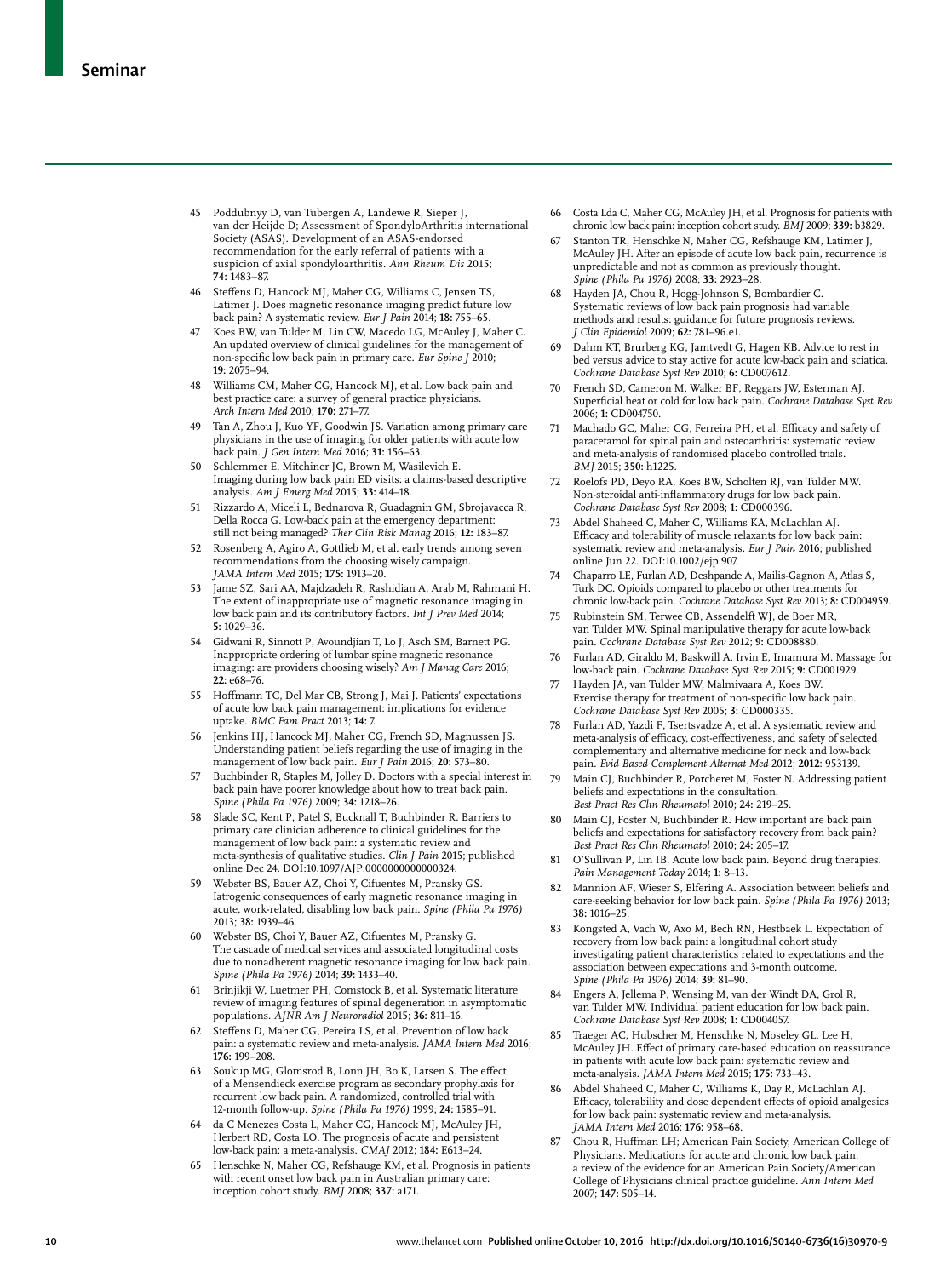- 88 Friedman BW, Dym AA, Davitt M, et al. Naproxen with cyclobenzaprine, oxycodone/acetaminophen, or placebo for treating acute low back pain: a randomized clinical trial. *JAMA* 2015; **314:** 1572–80.
- 89 Deyo RA, Von Korff M, Duhrkoop D. Opioids for low back pain. *BMJ* 2015; **350:** g6380.
- 90 Kea B, Fu R, Lowe RA, Sun BC. Interpreting the National Hospital Ambulatory Medical Care Survey: United States emergency department opioid prescribing, 2006–2010. *Acad Emerg Med* 2016; **23:** 159–65.
- 91 National Institute for Health and Care Excellence. Non-specific low back pain and sciatica: management. NICE guideline: short version. Draft for consultation, March 2016. https://www.nice.org.uk/ guidance/GID-CGWAVE0681/documents/short-version-of-draftguideline (accessed July 6, 2016).
- Williams CM, Maher CG, Latimer J, et al. Efficacy of paracetamol for acute low-back pain: a double-blind, randomised controlled trial. *Lancet* 2014; **384:** 1586–96.
- Linton SJ, Nicholas M, MacDonald S. Development of a short form of the Orebro Musculoskeletal Pain Screening Questionnaire. *Spine (Phila Pa 1976)* 2011; **36:** 1891–95.
- 94 Hill JC, Whitehurst DGT, Lewis M, et al. Comparison of stratified primary care management for low back pain with current best practice (STarT Back): a randomised controlled trial. *Lancet* 2011; **378:** 1560–71.
- 95 Hill JC, Dunn KM, Lewis M, et al. A primary care back pain screening tool: identifying patient subgroups for initial treatment. *Arthritis Rheum* 2008; **59:** 632–41.
- 96 Enthoven WT, Roelofs PD, Deyo RA, van Tulder MW, Koes BW. Non-steroidal anti-inflammatory drugs for chronic low back pain.<br>*Cochrane Database Syst Rev* 2016; **2**: CD012087.
- 97 Urquhart DM, Hoving JL, Assendelft WW, Roland M, van Tulder MW. Antidepressants for non-specific low back pain. *Cochrane Database Syst Rev* 2008; **1:** CD001703.
- 98 Rubinstein SM, van Middelkoop M, Assendelft WJ, de Boer MR, van Tulder MW. Spinal manipulative therapy for chronic low-back pain. *Cochrane Database Syst Rev* 2011; **2:** CD008112.
- Ebadi S, Henschke N, Nakhostin Ansari N, Fallah E, van Tulder MW. Therapeutic ultrasound for chronic low-back pain. *Cochrane Database Syst Rev* 2014; **3:** CD009169.
- 100 Khadilkar A, Odebiyi DO, Brosseau L, Wells GA. Transcutaneous electrical nerve stimulation (TENS) versus placebo for chronic low-back pain. *Cochrane Database Syst Rev* 2008; **4:** CD003008.
- 101 Henschke N, Ostelo RW, van Tulder MW, et al. Behavioural treatment for chronic low-back pain. *Cochrane Database Syst Rev* 2010; **7:** CD002014.
- 102 Kamper SJ, Apeldoorn AT, Chiarotto A, et al. Multidisciplinary biopsychosocial rehabilitation for chronic low back pain. *Cochrane Database Syst Rev* 2014; **9:** CD000963.
- 103 Maas ET, Ostelo RW, Niemisto L, et al. Radiofrequency denervation for chronic low back pain. *Cochrane Database Syst Rev* 2015; **10:** CD008572.
- 104 Lee J, Gupta S, Price C, Baranowski AP; British Pain Society. Low back and radicular pain: a pathway for care developed by the British Pain Society. *Br J Anaesth* 2013; **111:** 112–20.
- 105 National Collaborating Centre for Primary Care. Low back pain: early management of persistent non-specific low back pain London: National Institute for Health and Clinical Excellence, 2009. https://www.nice.org.uk/guidance/cg88/evidence/fullguideline-243685549 (accessed July 6, 2016).
- 106 Airaksinen O, Brox JI, Cedraschi C, et al. Chapter 4. European guidelines for the management of chronic nonspecific low back pain. *Eur Spine J* 2006; **15** (suppl 2)**:** S192–300.
- 107 Chaparro LE, Furlan AD, Deshpande A, Mailis-Gagnon A, Atlas S, Turk DC. Opioids compared with placebo or other treatments for chronic low back pain: an update of the Cochrane review. *Spine (Phila Pa 1976)* 2014; **39:** 556–63.
- 108 Atkinson JH, Slater MA, Capparelli EV, et al. A randomized controlled trial of gabapentin for chronic low back pain with and without a radiating component. *Pain* 2016; **157:** 1499–507.
- 109 Dowell D, Haegerich TM, Chou R. CDC Guideline for prescribing opioids for chronic pain-United States, 2016. *JAMA* 2016; **315:** 1624–45.
- 110 Chou R, Turner JA, Devine EB, et al. The effectiveness and risks of long-term opioid therapy for chronic pain: a systematic review for a National Institutes of Health Pathways to Prevention Workshop. *Ann Intern Med* 2015; **162:** 276–86.
- 111 Solomon DH, Rassen JA, Glynn RJ, et al. The comparative safety of opioids for nonmalignant pain in older adults. *Arch Intern Med* 2010; **170:** 1979–86.
- 112 Cramer H, Lauche R, Haller H, Dobos G. A systematic review and meta-analysis of yoga for low back pain. *Clin J Pain* 2013; **29:** 450–60.
- 113 Yamato TP, Maher CG, Saragiotto BT, et al. Pilates for low back pain. *Cochrane Database Syst Rev* 2015; **7**: CD010265.
- 114 Saragiotto BT, Maher CG, Yamato TP, et al. Motor control exercise for chronic non-specific low-back pain. *Cochrane Database Syst Rev* 2016; **1**: CD012004.
- 115 Hollinghurst S, Sharp D, Ballard K, et al. Randomised controlled trial of Alexander technique lessons, exercise, and massage (ATEAM) for chronic and recurrent back pain: economic evaluation. *BMJ* 2008; **337:** a2656.
- 116 Little P, Lewith G, Webley F, et al. Randomised controlled trial of Alexander technique lessons, exercise, and massage (ATEAM) for chronic and recurrent back pain. *BMJ* 2008; **337:** a884.
- 117 Macedo LG, Smeets RJ, Maher CG, Latimer J, McAuley JH. Graded activity and graded exposure for persistent nonspecific low back pain: a systematic review. *Phys Ther* 2010; **90:** 860–79.
- 118 Hayden JA, van Tulder MW, Tomlinson G. Systematic review: strategies for using exercise therapy to improve outcomes in chronic low back pain. *Ann Intern Med* 2005; **142:** 776–85.
- 119 Furlan AD, van Tulder MW, Cherkin DC, et al. Acupuncture and dry-needling for low back pain. *Cochrane Database Syst Rev* 2005; **1:** CD001351.
- 120 Liu L, Skinner M, McDonough S, Mabire L, Baxter GD. Acupuncture for low back pain: an overview of systematic reviews. *Evid Based Complement Alternat Med* 2015; **2015**: 328196.
- 121 Lamb SE, Mistry D, Lall R, et al. Group cognitive behavioural interventions for low back pain in primary care: extended follow-up of the Back Skills Training Trial (ISRCTN54717854). *Pain* 2012; **153:** 494–501.
- 122 Maas E. Cost-effectiveness of radiofrequency denervation for chronic low back pain. PhD thesis, Vrije University Amsterdam, 2016.
- 123 Chou R, Hashimoto R, Friedly J, et al. Epidural corticosteroid injections for radiculopathy and spinal stenosis: a systematic review and meta-analysis. *Ann Intern Med* 2015; **163:** 373–81.
- 124 Dagenais S, Yelland MJ, Del Mar C, Schoene ML. Prolotherapy injections for chronic low-back pain. *Cochrane Database Syst Rev* 2007; **2:** CD004059.
- 125 Albert HB, Sorensen JS, Christensen BS, Manniche C. Antibiotic treatment in patients with chronic low back pain and vertebral bone edema (Modic type 1 changes): a double-blind randomized clinical controlled trial of efficacy. *Eur Spine J* 2013; **22:** 697–707.
- 126 McCartney M. Antibiotics for back pain: hope or hype? *BMJ* 2013; **346:** f3122.
- 127 Mannion AF, Brox JI, Fairbank JC. Consensus at last! Long-term results of all randomized controlled trials show that fusion is no better than non-operative care in improving pain and disability in chronic low back pain. *Spine J* 2016; **16:** 588–90.
- 128 Michaleff ZA, Kamper SJ, Maher CG, Evans R, Broderick C, Henschke N. Low back pain in children and adolescents: a systematic review and meta-analysis evaluating the effectiveness of conservative interventions. *Eur Spine J* 2014; **23:** 2046–58.
- 129 Bishop FL, Dima AL, Ngui J, et al. "Lovely pie in the sky plans": a qualitative study of clinicians' perspectives on guidelines for managing low back pain in primary care in England. *Spine (Phila Pa 1976)* 2015; **40:** 1842–50.
- 130 Stanton TR, Hancock MJ, Maher CG, Koes BW. Critical appraisal of clinical prediction rules that aim to optimize treatment selection for musculoskeletal conditions. *Phys Ther* 2010; **90:** 843–54.
- 131 Hancock MJ, Kjaer P, Korsholm L, Kent P. Interpretation of subgroup effects in published trials. *Phys Ther* 2013; 93: 852-59.
- 132 Mistry D, Patel S, Hee SW, Stallard N, Underwood M. Evaluating the quality of subgroup analyses in randomized controlled trials of therapist-delivered interventions for nonspecific low back pain: a systematic review. *Spine (Phila Pa 1976)* 2014; **39:** 618–29.
- 133 Hancock MJ, Maher CG, Latimer J, Herbert RD, McAuley JH. Independent evaluation of a clinical prediction rule for spinal manipulative therapy: a randomised controlled trial. *Eur Spine J* 2008; **17:** 936–43.